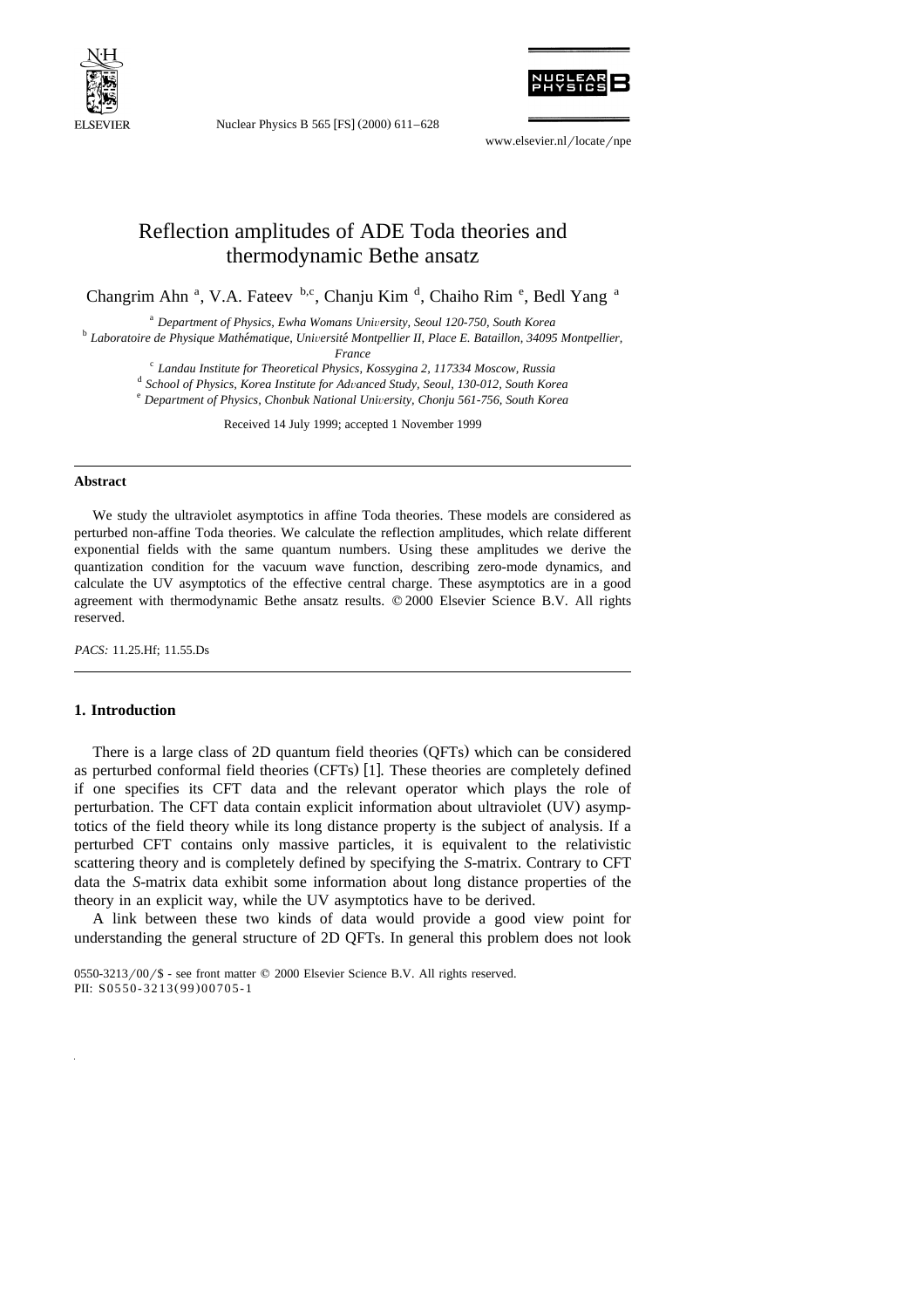tractable. Whereas the CFT data can be specified in a relatively simple way, the general *S*-matrix is very complicated object even in 2D. However, there exists an important class of 2D QFTs (integrable theories) where scattering theory is factorized and S-matrix can be described in great details.

In this case one can apply the non-perturbative methods based on the *S*-matrix data. One of these methods is thermodynamic Bethe ansatz  $(TBA)$  [2,3]. It gives the possibility to calculate the ground state energy  $E(R)$  (or effective central charge  $c_{\text{eff}}(R)$ ) for the system on the circle of size *R*. At small *R* the UV asymptotics of  $c_{\text{eff}}(R)$  can be compared with that following from the CFT data.

Usually the UV asymptotics for the effective central charge can be derived from the conformal perturbation theory. In this case the corrections to  $c_{\text{eff}}(0) = c_{\text{CFT}}$  have a form of series in  $R^{\gamma}$  where  $\gamma$  is defined by the dimension of perturbing operator. However, there is an important class of QFTs where the UV asymptotics of  $c_{\text{eff}}(R)$  is mainly determined by the zero-mode dynamics (see for example  $[4-7]$ ). In this case the UV corrections to  $c_{CFT}$  have the form of series in inverse powers of  $log(1/R)$ . This UV expansion is also encoded in CFT data  $[6]$ .

The simplest integrable QFT with the logarithmic expansion for the effective central charge is the sinh-Gordon (ShG) model, which is an integrable deformation of Liouville conformal field theory (LFT). It was shown in paper  $[6]$  that the crucial role in the description of the zero-mode dynamics in the ShG model is played by the ''reflection amplitude'' of the LFT, which determine the asymptotics of the ground state wave function in this theory. (The reflection amplitudes in CFT define the linear transformations between different exponential fields, corresponding to the same primary field of chiral algebra.) The perturbative term in the ShG model restricts the dynamics to the interval of size  $l \sim \log(1/R)$ , which leads to the quantization condition for the momentum *P* conjugated to the zero-mode. The solution  $P(R)$  of the quantization condition determines all logarithmic terms in the UV asymptotics of the effective central charge  $c_{\text{eff}}(R)$ . The similar approach was used in [7] to describe the UV asymptotics of Bullough–Dodd and supersymmetric ShG models. In all cases it was found perfect agreement with TBA results based on the *S*-matrix data.

In this paper we study the UV behaviour of the effective central charge in affine Toda field theories (ATFTs) associated with simply laced Lie algebras  $G = ADE$ . The number of particles in the ATFT is equal to the rank *r* OF *G*. For  $r \gg 1$  the numerical analysis of the TBA equations, especially in the UV region, becomes very complicated. The analytical consideration of the TBA equations permits to calculate only the first term  $(\mathcal{O}(1/l^2))$  in the UV expansion for  $c_{\text{eff}}(R)$  which also contains undetermined constants  $[8,9]$ . So it is useful to have the full logarithmic expansion for this function with explicitly determined coefficients from the CFT data.

In the next section we describe the scattering theory and give the exact relations between the parameters of the action and spectrum of the ATFT. This QFT can be considered as perturbed CFT, namely, perturbed non-affine Toda theory (NATT), which possesses non-trivial chiral algebra  $(W(G)$ -algebra). We derive the reflection amplitudes for this CFT. In the weak coupling limit these amplitudes reduce to the coefficients in the asymptotics of the wave function of the one-dimensional open quantum Toda chain (see for example [10]). This system describes the "semiclassical" limit of the zero-mode dynamics of the NATT. The relation between the reflection amplitudes and the vacuum wave function of the NATT is studied in Section 3. In Section 4 we derive the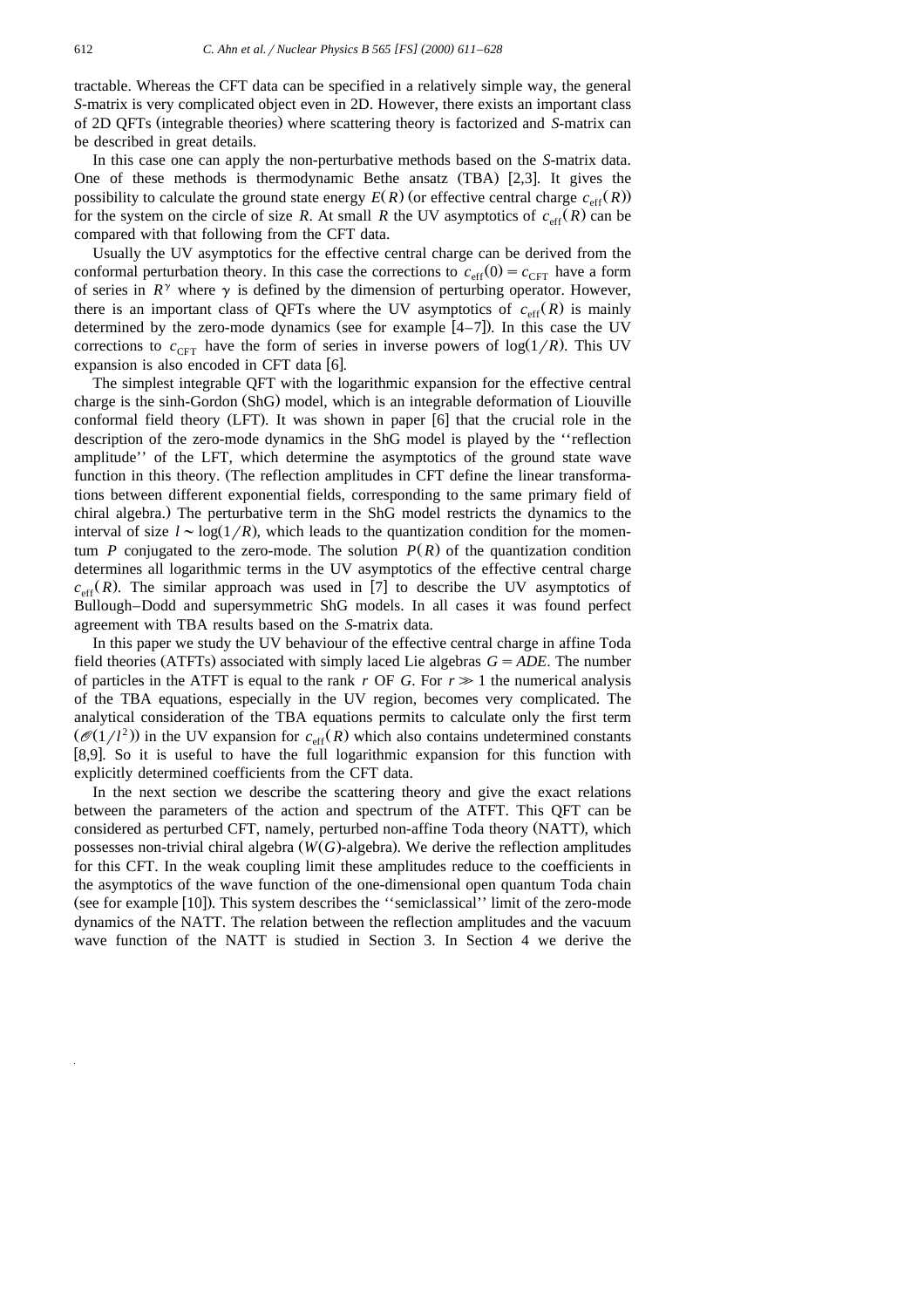quantization condition and calculate the UV asymptotics for the effective central charge for the ATFT. In Section 5 we compare this asymptotics with numerical data. An independent derivation of quantization condition for one-dimensional quantum Toda chain is given in Appendix A.

# **2. Affine and non-affine Toda theories, normalization factors and reflection amplitudes**

The ATFTs corresponding to Lie algebra *G* is described by the action

$$
\mathscr{A} = \int d^2x \left[ \frac{1}{8\pi} \left( \partial_\mu \varphi \right)^2 + \mu \sum_{i=1}^r e^{b e_i \cdot \varphi} + \mu e^{b e_0 \cdot \varphi} \right],\tag{1}
$$

where  $e_i$ ,  $i = 1, \ldots, r$  are the simple roots of the Lie algebra *G* of rank *r* and  $-e_0$  is a maximal root satisfying

$$
e_0 + \sum_{i=1}^r n_i e_i = 0.
$$
 (2)

The fields in Eq. (1) are normalized so that at  $\mu = 0$ 

$$
\langle \varphi_a(x) \varphi_b(y) \rangle = -\delta_{ab} \log|x - y|^2. \tag{3}
$$

We will consider later the case of simply laced Lie algebras  $G = A, D, E$ .

For real *b* the spectrum of these ATFTs consists of *r* particles with the masses  $m_i$  $(i = 1, \ldots, r)$  given by

$$
m_i = \overline{m}\nu_i,\tag{4}
$$

where

$$
\overline{m}^2 = \frac{1}{2h} \sum_{i=1}^r m_i^2
$$
 (5)

and here *h* is Coxeter number and  $v_i^2$  are the eigenvalues of the mass matrix

$$
M_{ab} = \sum_{i=1}^{r} n_i (e_i)^a (e_i)^b + (e_0)^a (e_0)^b.
$$
 (6)

The relation between the parameter  $\overline{m}$  characterizing the spectrum of physical particles and parameter  $\mu$  in the action (1) can be obtained by Bethe ansatz method (see for example  $[11,12]$ . It can be easily derived from the results of  $[12]$  and has the form:

$$
-\pi\mu\gamma(1+b^2) = \left[\frac{\overline{m}k(G)\Gamma\left(\frac{1}{(1+b^2)h}\right)\Gamma\left(1+\frac{b^2}{(1+b^2)h}\right)}{2\Gamma(1/h)}\right]^{2(1+b^2)} ,\quad (7)
$$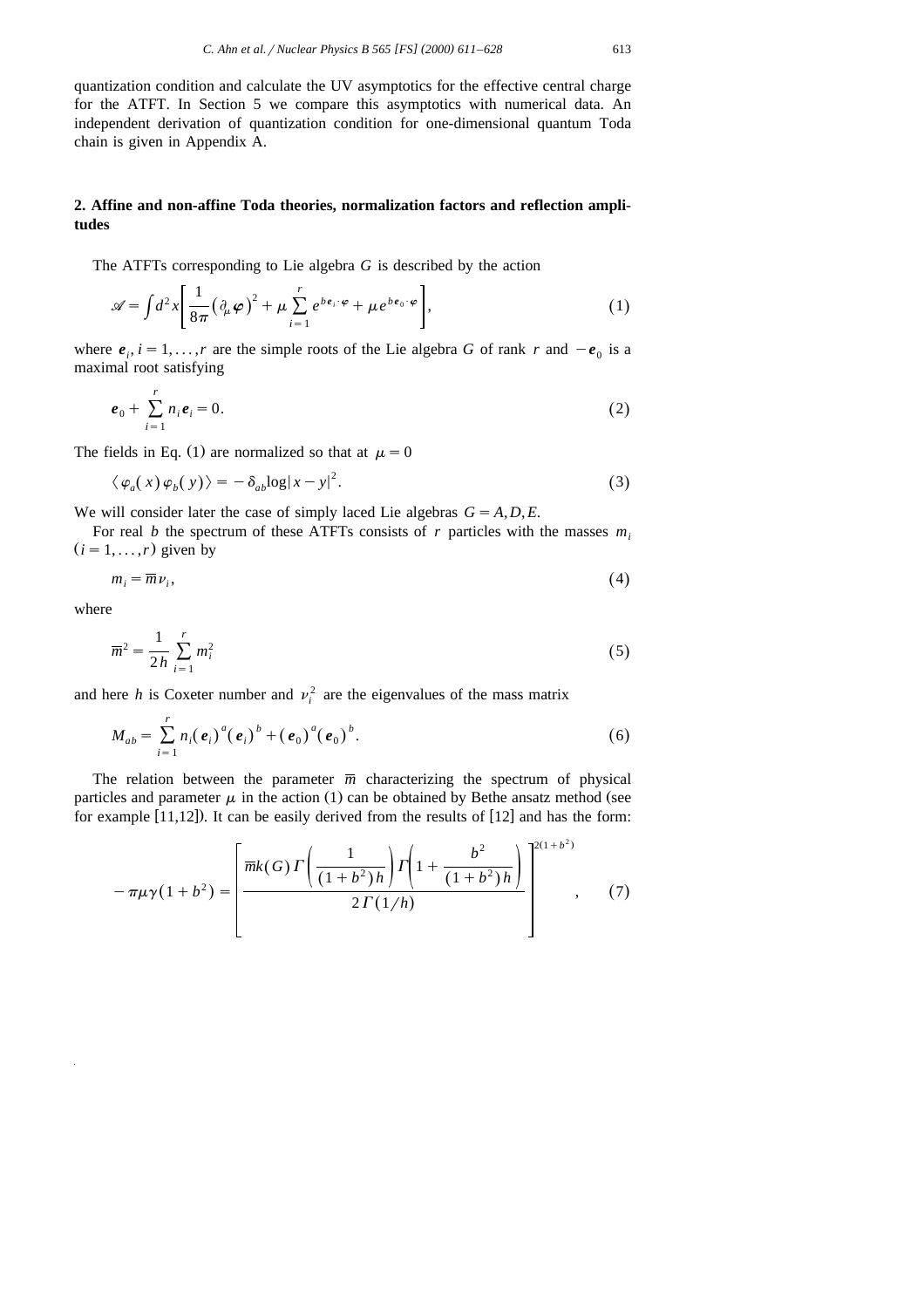where  $\gamma(x) = \Gamma(x)/\Gamma(1-x)$  and

$$
k(G) = \left(\prod_{i=1}^{r} n_i^{n_i}\right)^{1/2h} \tag{8}
$$

with  $n_i$  defined in Eq. (2).

For the practical applications it is useful to have the relations between the parameter  $\overline{m}$  and the minimal masses  $m_1$  in  $A$ , E and masses  $m_n = m_{n-1}$  in  $D_n$  ATFTs:

$$
A_{n-1}: m_1^2 = 4\sin^2(\pi/n)\overline{m}^2, \qquad D_n: m_n^2 = m_{n-1}^2 = m^2 = 2\overline{m}^2,
$$
  
\n
$$
E_6: m_1^2 = (3 - \sqrt{3})\overline{m}^2, \qquad E_7: m_1^2 = 8\sin^2(\pi/9)\overline{m}^2,
$$
  
\n
$$
E_8: m_1^2 = 8\sqrt{3}\sin(\pi/5)\sin(\pi/30)\overline{m}^2.
$$
 (9)

The scattering matrix for the particles  $m_i$  in ATFT was constructed in [13,14]. It depends on one parameter

$$
B = \frac{b^2}{1+b^2} \tag{10}
$$

and is invariant under duality transformation  $b \rightarrow 1/b$  or  $B \rightarrow 1-B$ . This scattering matrix is a pure phase:

$$
S_{ij}(\theta) = \exp(i\delta_{ij}(\theta)),
$$
\n(11)

where

$$
\delta_{ij}(\theta) = \int_0^\infty \frac{dt}{t} \left[ 8\sinh\left(\frac{\pi Bt}{h}\right) \sinh\left(\frac{\pi (1-B)t}{h}\right) \left(2\cosh\frac{\pi t}{h} - \mathbf{I}\right)_{ij}^{-1} - 2\delta_{ij} \right]
$$

$$
\times \sin(\theta t),
$$

where **I** is the incident matrix defined by  $I_{ij} = 2\delta_{ij} - e_i \cdot e_j$ .

The ATFTs can be considered as perturbed CFTs. Without the last term with the zeroth root  $e_0$ , the action in Eq. (1) describes the NATT, which is conformal. To describe the generator of conformal symmetry we introduce the complex coordinates  $z = x_1 + ix_2$  and  $\overline{z} = x_1 - ix_2$  and vector

$$
Q = Q \rho, \qquad Q = b + 1/b, \qquad \rho = \frac{1}{2} \sum_{\alpha > 0} \alpha, \qquad (12)
$$

where the sum in the definition of the Weyl vector  $\rho$  runs over all positive roots  $\alpha$  of *G*.

The holomorphic stress-energy tensor

$$
T(z) = -\frac{1}{2}(\partial_z \varphi)^2 + \mathbf{Q} \cdot \partial_z^2 \varphi \tag{13}
$$

ensures the local conformal invariance of the NATT with the central charge

$$
c = r + 12Q^2 = r(1 + h(h+1)Q^2).
$$
 (14)

Besides the conformal invariance the NATT possesses extended symmetry generated by *W*(*G*)-algebra. The full chiral *W*(*G*)-algebra contains *r* holomorphic fields *W*<sub>i</sub>(*z*)  $(W_2(z) = T(z))$  with spins *j* which follows the exponents of Lie algebra *G*. The explicit representation of these fields in terms of fields  $\partial_{\varphi} \varphi$  can be found in [15]. The primary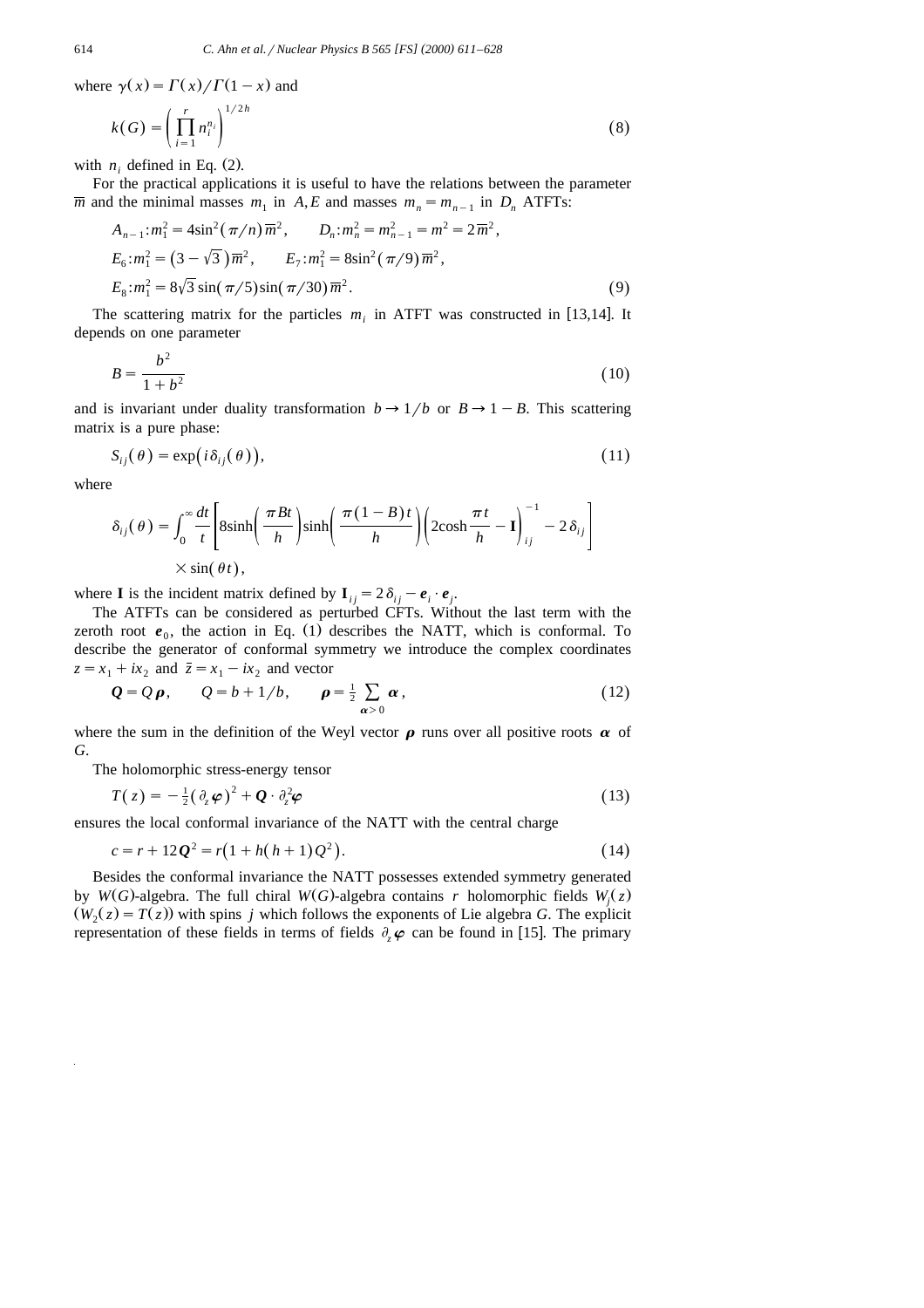fields  $\Phi_{\omega}$  of  $W(G)$  algebra are classified by *r* eigenvalues  $w_i$ ,  $j = 1, \ldots, r$  of the operator *W*<sub>*i*.0</sub> (the zeroth Fourier component of the current *W*<sub>*j*</sub>( $z$ )):

$$
W_{j,0}\Phi_w = w_j \Phi_w, \qquad W_{j,n}\Phi_w = 0, \quad n > 0.
$$
\n(15)

The exponential fields

$$
V_a(x) = e^{(Q+a)\cdot\varphi(x)}\tag{16}
$$

are spinless conformal primary fields with dimensions

$$
\Delta(a) = w_2(a) = \frac{Q^2}{2} - \frac{a^2}{2}.
$$
\n(17)

The fields in Eq. (16) are also primary fields with respect to all chiral algebra  $W(G)$ with the eigenvalues  $w_i$  depending on *a*. The functions  $w_i(a)$  which define the representation of  $W(G)$ -algebra possess the symmetry with respect to the Weyl group  $\mathscr W$ of Lie algebra  $G$  [15], i.e.

$$
w_j(\hat{s}\boldsymbol{a}) = w_j(\boldsymbol{a}); \qquad \hat{s} \in \mathscr{W}.
$$
 (18)

It means that the fields  $V_{\hat{S}a}$  for different  $\hat{s} \in \mathcal{W}$  are reflection images of each other and are related by the linear transformation:

$$
V_a(x) = R_s(a)V_{sa}(x), \qquad (19)
$$

where  $R_{\hat{s}}(a)$  is the "reflection amplitude".

This function is an important object in CFT and plays a crucial role in the calculation of one-point functions in perturbed CFT [16]. To calculate the function  $R_{\epsilon}(a)$ , we introduce the fields  $\Phi_{\omega}$ :

$$
\Phi_{w}(x) = N^{-1}(a)V_{a}(x), \qquad (20)
$$

where normalization factor  $N(a)$  is chosen in the way that field  $\Phi_{\psi}$  satisfies the conformal normalization condition

$$
\langle \Phi_{w}(x)\Phi_{w}(y)\rangle = \frac{1}{|x-y|^{4\Delta}}.\tag{21}
$$

The normalized fields  $\Phi_{\omega}$  are invariant under reflection transformations and hence;

$$
R_{\hat{s}}(a) = \frac{N(a)}{N(\hat{s}a)}.
$$
\n(22)

For the calculation of the normalization factor  $N(a)$ , we can use the integral representation for the correlation functions of the  $W(G)$ -invariant CFT. (See [15] for details.) We note that operators  $\hat{Q}_i$  defined as

$$
\hat{Q}_i = \mu \int d^2x e^{b e_i \cdot \varphi(x)} \tag{23}
$$

commute with all of the elements of  $W(G)$ -algebra and can be used as screening operators for the calculation of the correlation functions in the NATT. If parameters *a* satisfy the condition

$$
2\boldsymbol{Q} + 2\boldsymbol{a} + \sum_{i=1}^{r} k_i \boldsymbol{e}_i = 0 \tag{24}
$$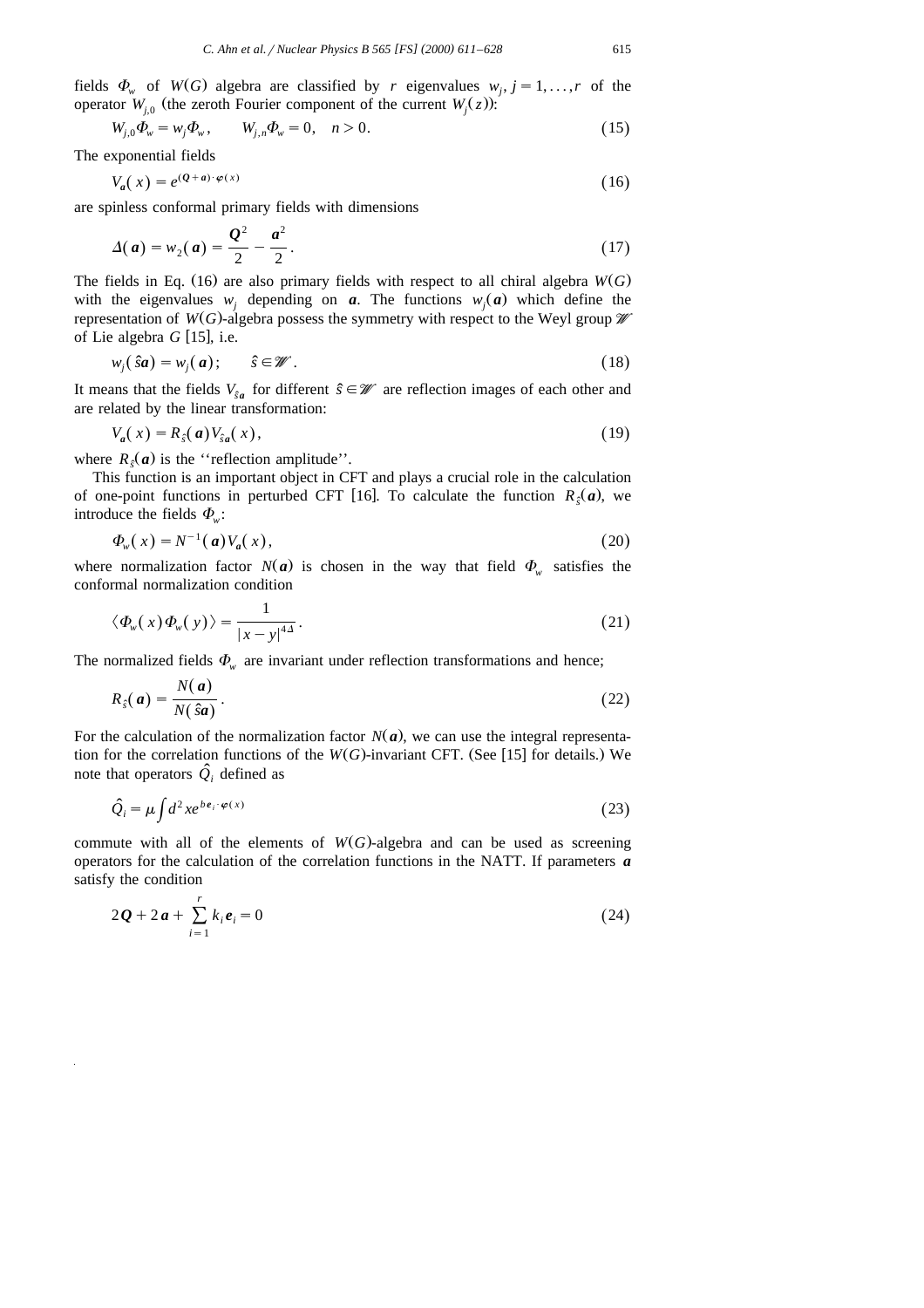with non-negative integer  $k_i$ , we obtain form Eqs. (20) and (21) the following expression for the function  $N(a)$  in terms of Coulomb integrals [15]:

$$
N^{2}(\mathbf{a}) = |x|^{4\Delta} \left\langle V_{\mathbf{a}}(x) V_{\mathbf{a}}(0) \prod_{i=1}^{r} \frac{\hat{Q}_{i}^{k_{i}}}{k_{i}!} \right\rangle,
$$
\n(25)

where the expectation value in Eq.  $(25)$  is taken over the Fock vacuum of massless fields  $\varphi$  with the correlation functions (3).

The normalization integral can be calculated and the result has the form:

$$
N^{2}(a) = \left(\pi\mu\gamma(b^{2})\right)^{2\rho \cdot (Q+a)/b} \prod_{\alpha>0}
$$
  
 
$$
\times \frac{\Gamma(1+Q_{\alpha}/b)\Gamma(1+Q_{\alpha}b)\Gamma(1+a_{\alpha}/b)\Gamma(1+a_{\alpha}b)}{\Gamma(1-Q_{\alpha}/b)\Gamma(1-Q_{\alpha}b)\Gamma(1-a_{\alpha}/b)\Gamma(1-a_{\alpha}b)}
$$
(26)

in terms of the scalar products

$$
Q_{\alpha} = \mathbf{Q} \cdot \boldsymbol{\alpha} \,, \qquad a_{\alpha} = \boldsymbol{a} \cdot \boldsymbol{\alpha} \,, \tag{27}
$$

where the product runs over all positive roots of Lie algebra *G*.

We accept Eq. (26) as the proper analytical continuation of the function  $N^2(a)$  for all *a*. It gives us the following expression for the reflection amplitude  $R_{\hat{g}}(a)$ :

$$
R_{\hat{s}}(a) = \frac{N(a)}{N(\hat{s}a)} = \frac{A_{\hat{s}a}}{A_a},\tag{28}
$$

where

$$
A_a = \left(\pi\mu\gamma(b^2)\right)^{\rho \cdot a/b} \prod_{\alpha > 0} \Gamma(1 - a_\alpha/b) \Gamma(1 - a_\alpha b). \tag{29}
$$

The reflection relation Eq.  $(19)$  can be written in more symmetric form as:

$$
A_a V_a(x) = A_{sa} V_{sa}(x), \qquad \hat{s} \in \mathcal{W}.
$$
 (30)

In following we will be interested in the values of functions  $A_a$  for imaginary  $a = iP$ . We denote as  $V(P, x) = V_{ip}(x)$  and

$$
A(\boldsymbol{P}) = A_{i\boldsymbol{P}} = \left(\pi\mu\gamma(b^2)\right)^{i\boldsymbol{P}\cdot\boldsymbol{\rho}/b} \prod_{\alpha>0} \Gamma(1 - iP_{\alpha}/b) \Gamma(1 - iP_{\alpha}b). \tag{31}
$$

Using these objects we can construct the combination which is invariant under the Weyl reflections:

$$
\Psi_{P} = \sum_{\hat{s} \in \mathscr{W}} A(\hat{s}P) V(\hat{s}P). \tag{32}
$$

## **3. Reflections of quantum mechanical waves**

In this section we follow the LFT analysis  $[6]$  to interpret the relation between the primary fields of the NATTs and the wave functionals  $\Psi[\varphi(x)]$  whose asymptotic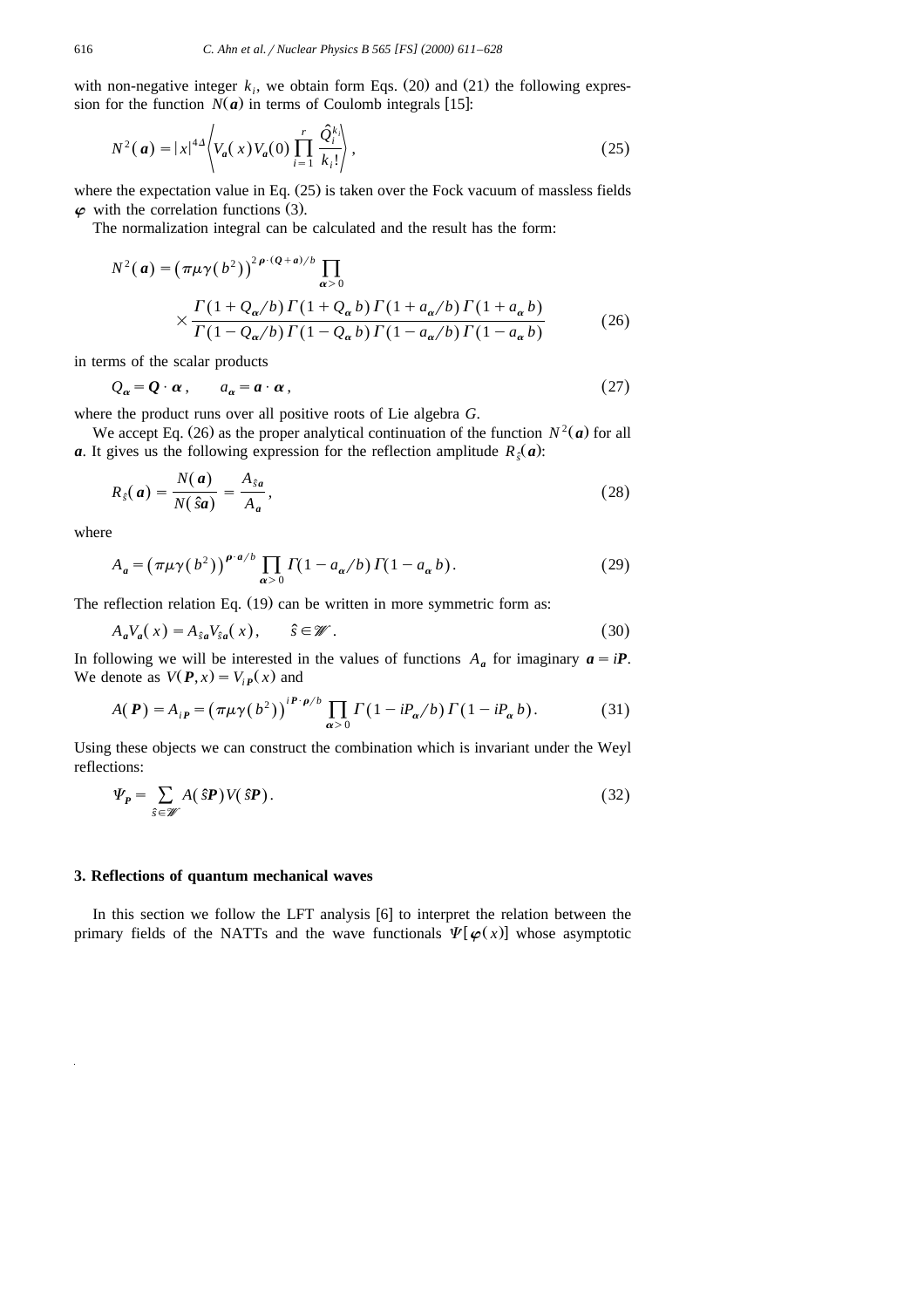$$
\boldsymbol{\varphi}_0 = \int_0^{2\pi} \boldsymbol{\varphi}(x) \frac{dx_1}{2\pi}.
$$
\n(33)

Here we consider the NATT on an infinite plane cylinder of circumference  $2\pi$  with coordinate  $x_2$  along the cylinder playing the role of imaginary time. In the asymptotic region where the potential terms in the NATT action become negligible  $(\mathbf{e}_i \cdot \boldsymbol{\varphi}_0 \rightarrow -\infty)$ for all *i*), the fields can be expanded in terms of free field operators  $a_n$ 

$$
\boldsymbol{\varphi}(x) = \boldsymbol{\varphi}_0 - \boldsymbol{\mathscr{P}}(z - \bar{z}) + \sum_{n \neq 0} \left( \frac{i a_n}{n} e^{i n z} + \frac{i \bar{a}_n}{n} e^{-i n \bar{z}} \right), \tag{34}
$$

where  $\mathcal{P} = -i\nabla_{\varphi}$  is the conjugate momentum of  $\varphi_0$ . In this region any state of the NATT can be decomposed into a direct product of two parts, namely, a wave function of the zero-modes and a state in Fock space generated by the operators  $a_n$ . In particular, the wave functional corresponding to the primary state Eq.  $(32)$  can be expressed as a direct product of a wave function of the zero-modes  $\varphi_0$  and Fock vacuum:

$$
\Psi_{P}[\varphi(x)] \sim \Psi_{P}(\varphi_{0}) \otimes |0\rangle, \qquad (35)
$$

where the wave function  $\Psi_p(\varphi_0)$  in this asymptotic region is a superposition of plane waves with momenta  $\hat{s}P$ .

The reflection amplitudes of the NATT defined in the previous section can be interpreted as those for the wave function of the zero-modes in the presence of potential walls. This can be understood most clearly in the semiclassical limit  $b \rightarrow 0$  where one can neglect the operators  $a_n$  in Eq. (34) even for significant values of the parameter  $\mu$ . The full quantum effect can be implemented simply by introducing the exact reflection amplitudes which take into account also non-zero-mode contributions [6]. The resulting Schrödinger equation is given by

$$
\left[\frac{r}{12} - \nabla_{\boldsymbol{\varphi}_0}^2 + \mu \sum_{i=1}^r e^{b \boldsymbol{e}_i \cdot \boldsymbol{\varphi}_0} \right] \varPsi_P(\boldsymbol{\varphi}_0) = E_0 \varPsi_P(\boldsymbol{\varphi}_0)
$$
\n(36)

with the ground state energy

$$
E_0 = -\frac{r}{12} + \mathbf{P}^2. \tag{37}
$$

Here the momentum  $P$  is any continuous real vector. The effective central charge can be obtained from Eq.  $(37)$  where  $P^2$  takes the minimal possible value for the perturbed theory. Since only asymptotic form of the wave function matters, we derive the reflection amplitudes of the ATFTs in the way that we need only the LFT result.

In the  $\mu \rightarrow 0$  limit which will be of our interest, the potential vanishes almost everywhere except for the values of  $\varphi_0$  where some of exponential terms in the potential become large enough to overcome the small value of  $\mu$ . In this case, each exponential term  $e^{be_i \cdot \varphi_0}$  in the interaction represent a wall with  $e_i$  being its normal vector. If we consider the behaviour of a wave function near a wall normal to  $e_i$ , where the effect of other interaction terms becomes negligible, the problem becomes equivalent to the LFT in the  $e_i$  direction. The potential becomes flat in the  $(r-1)$ -dimensional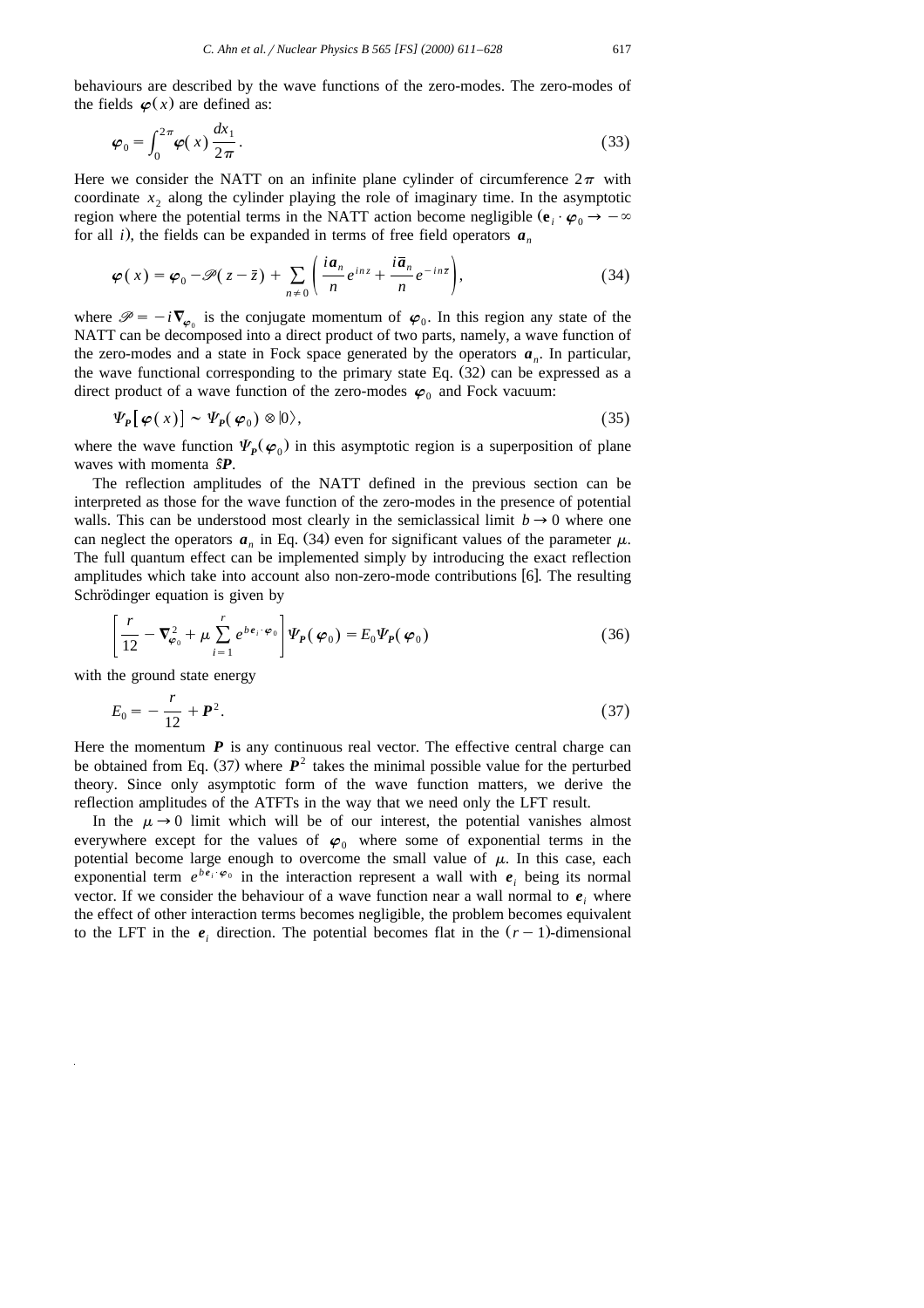orthogonal directions. The asymptotic form of the energy eigenfunction is then given by the product of that of Liouville wave function and  $(r - 1)$ -dimensional plane wave,

$$
\Psi \sim \left[ e^{i P_i \varphi_{0i}} + S_L(P_i) e^{-i P_i \varphi_{0i}} \right] e^{i P_\perp \cdot \varphi_0} \sim e^{i P \cdot \varphi_0} + S_L(P_i) e^{i \hat{s}_i P \cdot \varphi_0}, \tag{38}
$$

where  $\hat{s}_i$  denotes the Weyl reflection by the simple root  $e_i$  and  $P_i$  the component of  $P$ along  $e_i$  direction.  $S_i(P)$  is the reflection amplitude of the LFT,

$$
S_L(P) = \left(\pi \mu \gamma(b^2)\right)^{-i P/b} \frac{\Gamma(1 + i Pb) \Gamma(1 + i P/b)}{\Gamma(1 - i Pb) \Gamma(1 - i P/b)}.
$$
\n(39)

Since the wave function interpretation makes sense only in the semiclassical limit, it is the  $b \rightarrow 0$  limit of Eq. (39) which can be obtained from the solution of the Schrödinger equation for the LFT.

We can see from Eq. (38) that the momentum of the reflected wave by the *i*th wall is given by the Weyl reflection  $\hat{s}$ , acting on the incoming momentum. If we consider the reflections from all the potential walls, the wave function in the asymptotic region is a superposition of the plane waves reflected by potential walls in different ways. The momenta of these waves form the orbit of the Weyl group  $\mathcal W$  of the Lie algebra *G*;

$$
\Psi_{P}(\varphi_{0}) \simeq \sum_{\hat{s} \in \mathscr{W}} A(\hat{s}P) e^{i\hat{s}P \cdot \varphi_{0}}.
$$
\n(40)

This is indeed the wave function representation of the primary field  $(32)$  in the asymptotic region.

It follows from Eq. (38) that the amplitudes  $A(P)$  satisfy the relations

$$
\frac{A(\hat{s}_i P)}{A(P)} = S_L(P_i). \tag{41}
$$

For a general Weyl element *s*ˆ which can be represented by a product of the Weyl elements  $\hat{s}_i$  associated with the simple roots by  $\hat{s} = \hat{s}_{i_k}\hat{s}_{i_{k-1}}\dots\hat{s}_{i_k}$ , the above equation can be generalized to

$$
\frac{A(\hat{s}_{i_k}\dots\hat{s}_{i_1}\boldsymbol{P})}{A(\boldsymbol{P})}=S_L(\hat{s}_{i_1}\boldsymbol{P}\cdot\boldsymbol{e}_l)S_L(\hat{s}_{i_2}\hat{s}_{i_1}\boldsymbol{P}\cdot\boldsymbol{e}_l)\dots S_L(\hat{s}_{i_k}\dots\hat{s}_{i_1}\boldsymbol{P}\cdot\boldsymbol{e}_l).
$$
(42)

Using the properties of the Weyl group (see for example  $[17]$ ) and the explicit form of the amplitude  $S_l(P)$ , it is straightforward to verify that the following function  $A(P)$ satisfies Eqs.  $(41)$  and  $(42)$ :

$$
A(P) = \left(\pi\mu\gamma(b^2)\right)^{i\rho\cdot P/b} \prod_{\alpha>0} \Gamma(1 - iP_\alpha b) \Gamma(1 - iP_\alpha/b),\tag{43}
$$

where  $P_{\alpha} = \alpha \cdot P$  is a scalar product with a positive root  $\alpha$ . The fact that Eq. (43) is similar to  $(31)$  illustrates the relation between the primary fields and zero-modes wave functions in NATT.

#### **4. Quantization condition and scaling function for ATFT**

The analysis of the previous section can be used to obtain the scaling functions in the deep UV region of the ATFTs defined on a cylinder with circumference  $R \rightarrow 0$ . The additional potential term in the ATFT Lagrangian corresponding to the zeroth root  $e_0$ introduces new potential wall in that direction (see Fig. 1 as a simplest example, the  $A_2$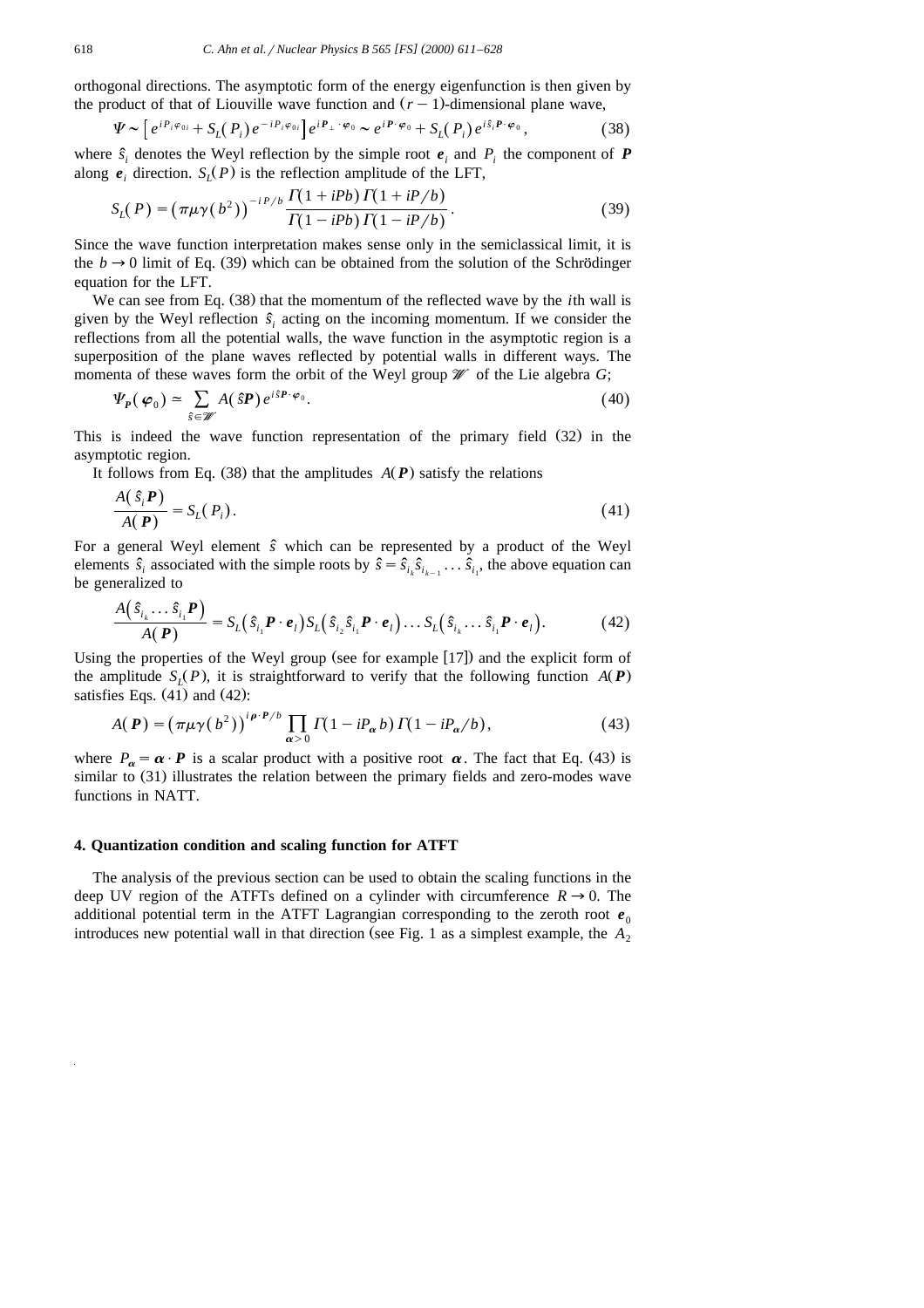

Fig. 1. (a) Potential walls in  $A_2$  affine Toda theory. (b) A wave with momentum *P* near the zeroth wall comes back to the same wall with momentum  $P'$  after a series of reflections.

ATFT). With this addition, the region of  $\varphi_0$  made of the non-affine Toda potential walls (Weyl chamber) is now closed and the momentum of the wave function should be quantized depending on the size of the enclosed region. This quantized momentum defines the scaling function  $c_{\text{eff}}$  in the UV region by Eq. (37).

The quantization condition can be derived using the arguments of Section 3. For the moment we assume that the circumference of the cylinder is  $2\pi$ . Consider the path *C* of a wave which starts with momentum  $P$  and comes back (after a series of reflections by other walls) to the zeroth potential wall with momentum  $P'$ . It will then be reflected by the zeroth wall. Fig. 1b illustrates a multiple reflection in the two-dimensional potential. To satisfy the self-consistency condition, the momentum  $P'$  after the last reflection by the zeroth wall should be equal to the incoming momentum *P* so that  $\hat{s}_0 P' = P$ . Furthermore, since the zeroth wall is again Liouville-type, the momenta  $P' = \hat{s}_0 \vec{P}$  of the *incident* wave and  $\vec{P}$  of the *reflected* wave should satisfy Eq. (41) which leads to

$$
\frac{A(\hat{s}_0 P)}{A(P)} = S_L(P \cdot e_0). \tag{44}
$$

On the other hand, since  $\hat{s}_0$  is given by a product of the Weyl reflections corresponding to simple roots, each representing the reflection experienced by the wave along the path *C*, the left-hand side of Eq.  $(44)$  can be obtained from Eq.  $(43)$ . Therefore, Eq.  $(44)$ gives a non-trivial quantization condition for the momentum *P*. This condition can be generalized using the same arguments for other potential walls instead of the zeroth one. Then we obtain

$$
\frac{A(\hat{s}_0 \hat{s} \boldsymbol{P})}{A(\hat{s} \boldsymbol{P})} = S_L(\hat{s} \boldsymbol{P} \cdot \boldsymbol{e}_0),
$$
\n(45)

where  $\hat{s}$  is an arbitrary Weyl group element.

Using Eq.  $(43)$  we can write  $(45)$ 

$$
\left(\pi\mu\gamma(b^2)\right)^{\mathrm{i}P\cdot\hat{s}\nu/b} \left[\prod_{\alpha>0} \frac{G(\hat{s}P\cdot\hat{s}_0 \alpha)}{G(\hat{s}P\cdot\alpha)}\right] \frac{G(\hat{s}P\cdot e_0)}{G(-\hat{s}P\cdot e_0)} = 1,\tag{46}
$$

where

$$
\boldsymbol{v} = \hat{s}_0 \, \boldsymbol{\rho} - \boldsymbol{\rho} + \boldsymbol{e}_0 = -(\boldsymbol{e}_0 \cdot \boldsymbol{\rho}) \boldsymbol{e}_0 + \boldsymbol{e}_0 = h \boldsymbol{e}_0
$$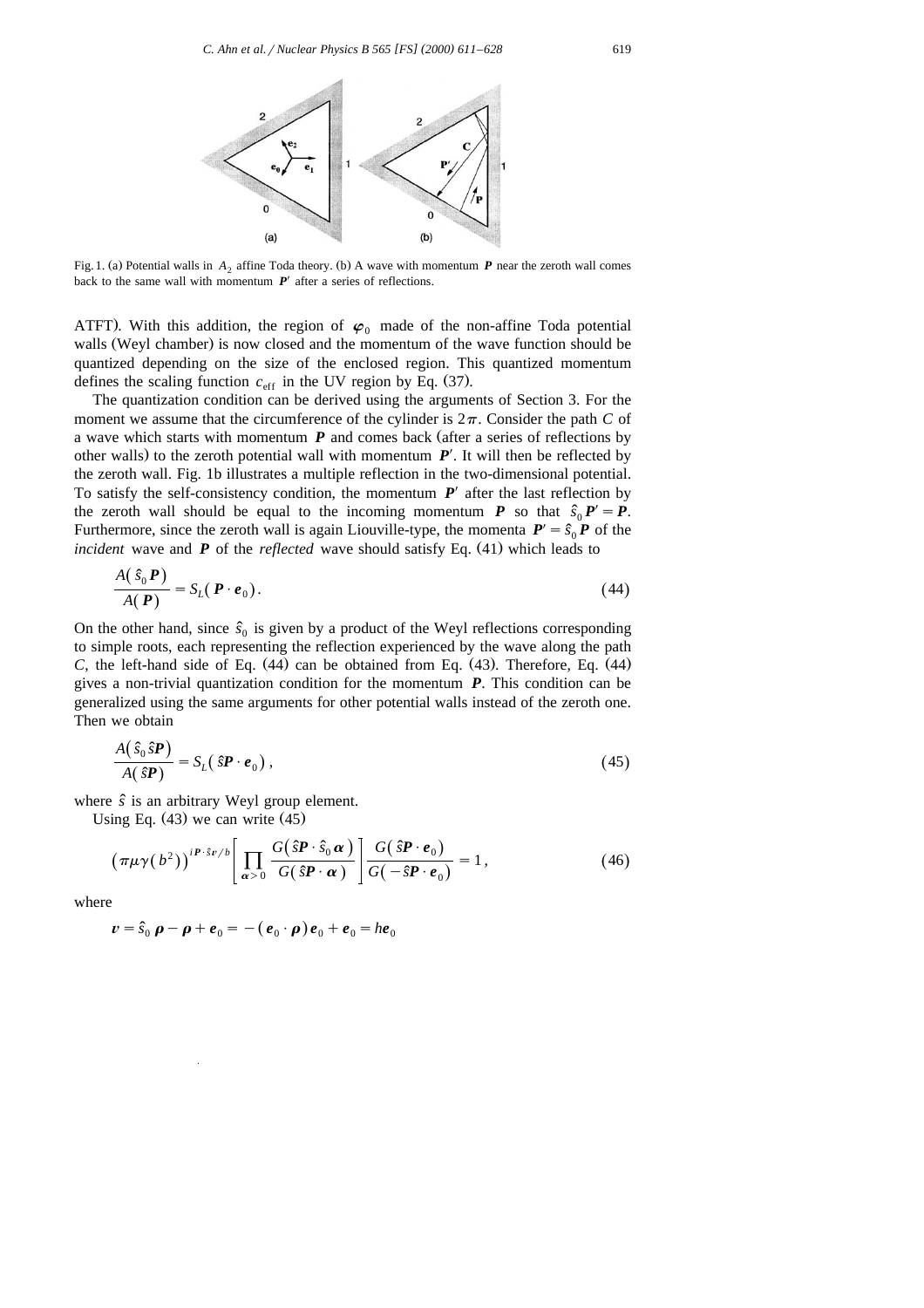and we define a function

$$
G(P) = \Gamma(1 - iP/b) \Gamma(1 - iPb).
$$

The  $\Gamma$ -function factors in Eq. (46) can be further simplified. First, consider the action of  $\hat{s}_0$  on a positive root  $\alpha$ :  $\hat{s}_0 \alpha = \alpha - e_0(e_0 \cdot \alpha)$ , which is either  $\alpha$  or  $\alpha + e_0$  if  $\alpha \neq -e_0$ since  $-e_0$  is the maximal root. In the first case, the factor  $G(\hat{s}P \cdot \hat{s}_0 \alpha)$  in Eq. (46) is cancelled out by the same factor in the denominator, while, in the second case, there is no cancellation since  $\alpha + e_0$  is a negative root. Finally,  $\hat{s}_0 e_0 = -e_0$  and the corresponding factor  $G(\hat{s}P \cdot e_0)$  appears twice in Eq. (45). Using the property  $e_0 \cdot \alpha = 0$  or 1 for  $\alpha > 0$  ( $\alpha \neq -e_0$ ) and  $e_0 \cdot e_0 = 2$ , we can simplify Eq. (46) as

$$
\left(\pi\mu\gamma(b^2)\right)^{ihP\cdot\hat{s}e_0/b}\prod_{\alpha>0}\left[\frac{G(-P\cdot\hat{s}\alpha)}{G(P\cdot\hat{s}\alpha)}\right]^{-\hat{s}\alpha\cdot\hat{s}e_0}=1.
$$
 (47)

Since the Weyl element  $\hat{s}$  is arbitrary, Eq.  $(47)$  leads to the following condition for the lowest energy state

$$
2hQLP = 2\pi \rho - \sum_{\alpha > 0} \alpha \delta(P_{\alpha}), \qquad (48)
$$

where

$$
L = -\frac{1}{2(1+b^2)}\log[\pi\mu\gamma(b^2)]\,,
$$

and

$$
\delta(P) = -i\log\frac{\Gamma(1+iP/b)\Gamma(1+iPb)}{\Gamma(1-iP/b)\Gamma(1-iPb)}.
$$
\n(49)

This is the quantization condition for the momentum *P* in the  $\mu \rightarrow 0$  limit. We see that effectively each positive root  $\alpha$  causes a phase shift of Liouville type.

Now we consider the system defined on a cylinder with the circumference *R*. When we scale back the size from *R* to  $2\pi$ , the parameter  $\mu$  in the action (1) changes to

$$
\mu \to \mu \left(\frac{R}{2\pi}\right)^{2(1+b^2)}.\tag{50}
$$

The  $\mu \rightarrow 0$  limit is realized as the deep UV limit  $R \rightarrow 0$ . The rescaling changes the definition of  $L$  in Eq.  $(48)$  by

$$
L = -\log \frac{R}{2\pi} - \frac{1}{2(1+b^2)} \log [\pi \mu \gamma(b^2)].
$$
\n(51)

The ground state energy with the circumference *R* is given by

$$
E(R) = -\frac{\pi c_{\text{eff}}}{6R} \quad \text{with} \quad c_{\text{eff}} = r - 12P^2,
$$
\n(52)

where  $P$  satisfies Eq. (48).

In this limit, Eq. (48) can be solved perturbatively. For this we expand the function  $\delta(P)$  in Eq. (49) in powers of *P*,

$$
\delta(P) = \delta_1(b)P + \delta_3(b)P^3 + \delta_5(b)P^5 \dots,
$$
\n(53)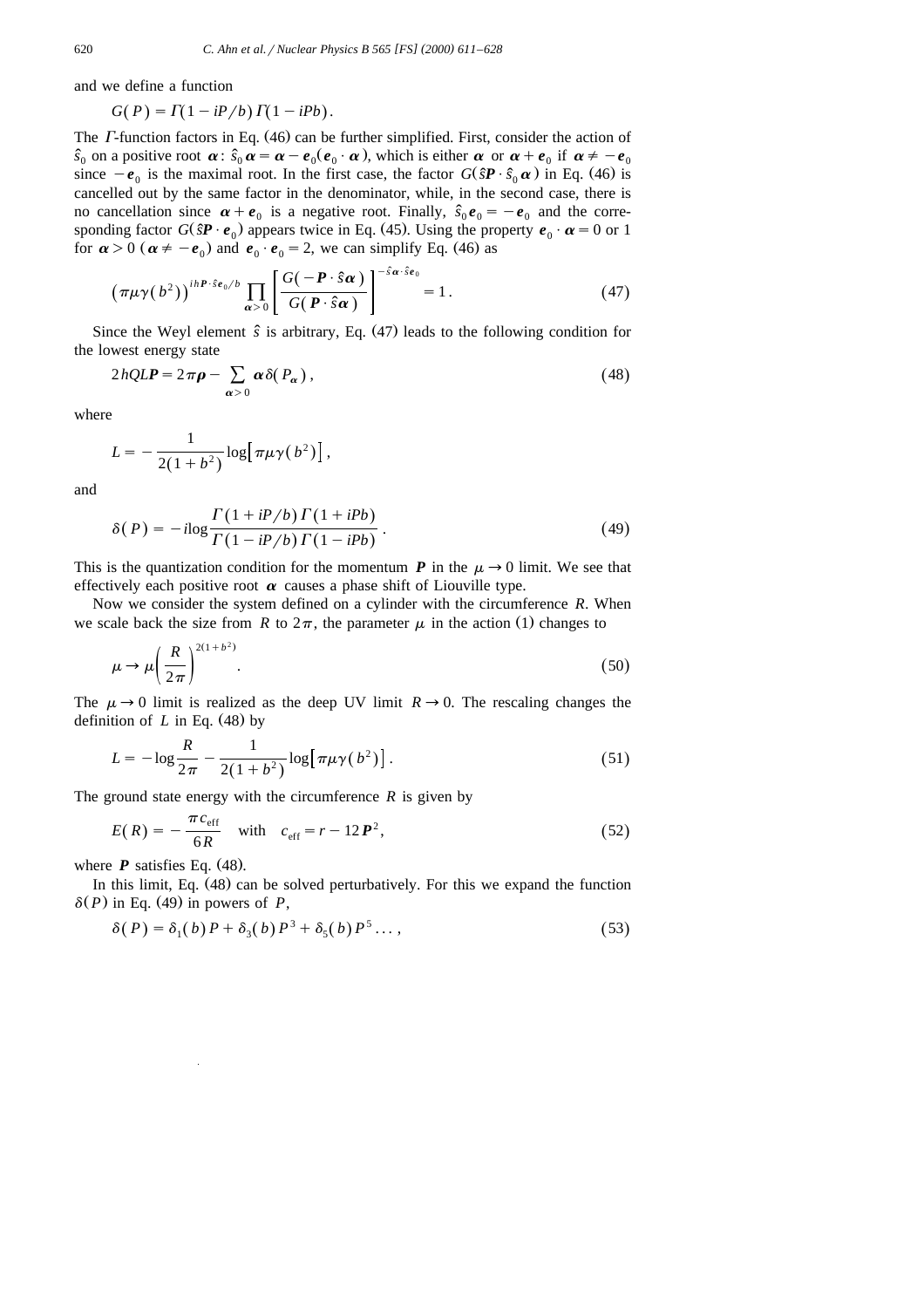where

$$
\delta_1(b) = -2Q\gamma_E, \quad \delta_3(b) = \frac{2}{3}\zeta(3)(b^3 + b^{-3}), \n\delta_5(b) = -\frac{2}{5}\zeta(5)(b^5 + b^{-5}).
$$
\n(54)

Using the relation

$$
\sum_{\boldsymbol{\alpha} > 0} \left( \boldsymbol{\alpha} \right)^a \left( \boldsymbol{\alpha} \right)^b = h \delta^{ab},
$$

we obtain

$$
hIP = 2\pi \rho - \delta_3(b) \sum_{\alpha > 0} \alpha(P_\alpha)^3 - \delta_5(b) \sum_{\alpha > 0} \alpha(P_\alpha)^5 - \dots,
$$

with

$$
l \equiv 2QL + \delta_1 \,. \tag{55}
$$

The above equation can be solved iteratively in powers of  $1/l$ . Inserting the solution into Eq.  $(52)$ , we find

$$
c_{\rm eff} = r - \frac{r(h+1)}{h}
$$
  
 
$$
\times \left[ \left( \frac{2\pi}{l} \right)^2 - \frac{24\delta_3}{2\pi} \left( \frac{2\pi}{l} \right)^5 D_4(G) - \frac{24\delta_5}{2\pi} \left( \frac{2\pi}{l} \right)^7 D_6(G) + \mathcal{O}(l^{-8}) \right],
$$
 (56)

where the coefficients  $D(G)$  are given in terms of a scalar product  $\rho_{\alpha} = \rho \cdot \alpha$  by

$$
D_4(G) = \frac{1}{r(h+1)h^4} \sum_{\alpha > 0} \rho_\alpha^4 , \qquad D_6(G) = \frac{1}{r(h+1)h^6} \sum_{\alpha > 0} \rho_\alpha^6 .
$$

The values of  $D_4(G)$  and  $D_6(G)$  can be evaluated explicitly:

$$
D_{4}(A_{n-1}) = \frac{(2n^{2}-3)}{60n^{2}}, \qquad D_{6}(A_{n-1}) = \frac{(n^{2}-2)(3n^{2}-5)}{168n^{4}},
$$
  
\n
$$
D_{4}(D_{n}) = \frac{(16n^{3}-45n^{2}+27n+8)}{480(n-1)^{3}},
$$
  
\n
$$
D_{6}(D_{n}) = \frac{(48n^{5}-213n^{4}+262n^{3}+6n^{2}-101n-32)}{84(2(n-1))^{5}},
$$
  
\n
$$
D_{4}(E_{n}) = \frac{r(h+1)}{24(r+2)h} \qquad (n=6,7,8),
$$
  
\n
$$
D_{6}(E_{6}) = \frac{43\cdot73}{8\cdot(12)^{4}},
$$
  
\n
$$
D_{6}(E_{7}) = \frac{514001}{14\cdot(18)^{5}},
$$
  
\n
$$
D_{6}(E_{8}) = \frac{(31)^{2}}{54\cdot(30)^{2}}.
$$
  
\n(57)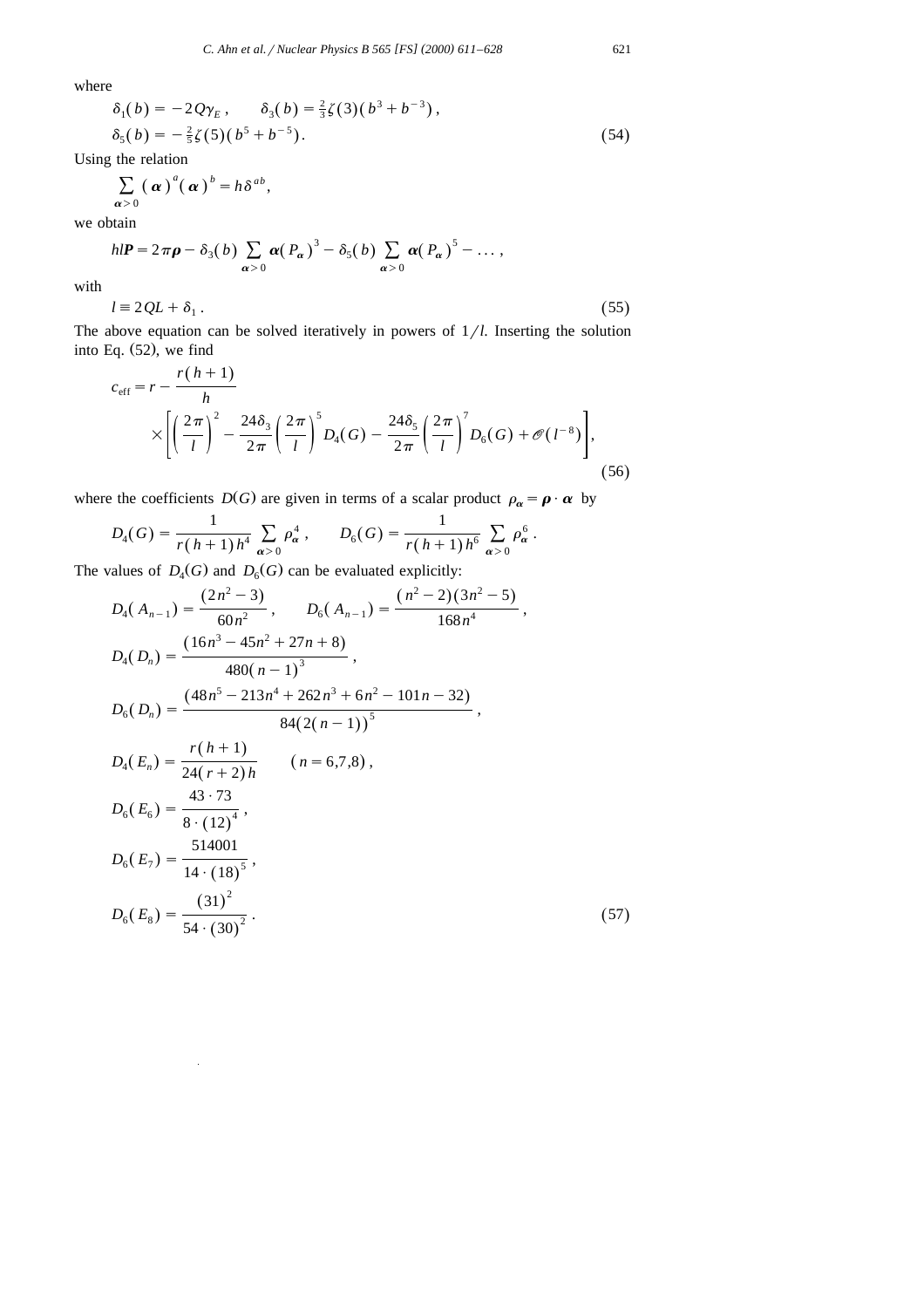Using the relation (7) between the parameter  $\mu$  in the action and the parameter  $\overline{m}$ characterizing the spectrum, we can represent the effective central charge  $(56)$  for the simply laced ATFTs in terms of dimensionless value  $\overline{m}R$ . In this form it can be compared with TBA results.

We note that expansion (56), (57) for  $D_n$  ATFTs can be continued to the half-integer *n*. The *D*<sub>*n*</sub> Toda theories with half-integer  $n = l + 1/2$  were studied in [18,19]. Besides the bosonic fields  $\varphi$  these models include the Majorana fermion  $\psi$ . The corresponding scattering theory is also self-dual  $(b \rightarrow 1/b)$ . To obtain the values of  $c_{\text{eff}}(R)$  for these models we should express  $c_{\text{eff}}(R)$  in terms of parameter  $mR$  where m is defined by Eq. (9) and take the continuation for  $r = n$ ,  $h = 2(n - 1)$ , and  $k(D_n) = 2^{\frac{n-3}{2(n-1)}}$  to the half-integer  $n = l + 1/2$ . In particular, for  $n = 3/2$  we obtain exactly the expansion for the supersymmetric ShG model found in  $[7]$ .

*Example: A, ATFT* 

As a simplest example, we consider the  $A_2$ , ATFT more explicitly. In this case, there are two simple roots  $e_1$  and  $e_2$ , and the affine root  $e_0$  is given by  $e_0 = -(e_1 + e_2)$ . For each simple root, a Liouville-type potential wall is placed in the normal direction and the walls form a regular triangle as shown in Fig. 1.

As the coefficient  $\mu \rightarrow 0$ , the size of the triangle becomes large and the zero-mode dynamics reduces to the quantum mechanical problem in two dimensions surrounded by a triangular potential wall where the potential vanishes except the vicinity of the walls. The energy eigenstate of the system is then the standing wave in the triangle which is a superposition of plane waves with momenta reflected by walls as explained in Section 3. Since the Weyl group  $W$  of  $A_2$  algebra consists from six elements,  $W =$  $\{1, \hat{s}_1, \hat{s}_2, \hat{s}_1, \hat{s}_2, \hat{s}_1, \hat{s}_1, \hat{s}_2, \hat{s}_1 = \hat{s}_2, \hat{s}_1, \hat{s}_2 = \hat{s}_0\}$ , the wave function can be written as a sum of six plane waves generated by the Weyl reflections as in Eq.  $(40)$  with their coefficients determined by Liouville reflection amplitudes. For example, if one considers the path *C* of Fig. 1 followed by a wave with momentum *P*, one finds

$$
A(\hat{s}_1 P) = S_L(P \cdot e_1) A(P),
$$
  
\n
$$
A(\hat{s}_2 \hat{s}_1 P) = S_L(\hat{s}_1 P \cdot e_2) A(\hat{s}_1 P) = S_L(\hat{s}_1 P \cdot e_2) S_L(P \cdot e_1) A(P),
$$
  
\n
$$
A(\hat{s}_1 \hat{s}_2 \hat{s}_1 P) = S_L(\hat{s}_2 \hat{s}_1 P \cdot e_1) A(\hat{s}_2 \hat{s}_1 P)
$$
  
\n
$$
= S_L(\hat{s}_2 \hat{s}_1 P \cdot e_1) S_L(\hat{s}_1 P \cdot e_2) S_L(P \cdot e_1) A(P),
$$

which can be summarized as Eq.  $(43)$ .

If the wave is further reflected by the zeroth wall, we have

$$
A(\hat{s}_0\hat{s}_1\hat{s}_2\hat{s}_1\boldsymbol{P}) = S_L(\hat{s}_1\hat{s}_2\hat{s}_1\boldsymbol{P}\cdot\boldsymbol{e}_0)A(\hat{s}_1\hat{s}_2\hat{s}_1\boldsymbol{P})
$$
  
= 
$$
S_L(\hat{s}_1\hat{s}_2\hat{s}_1\boldsymbol{P}\cdot\boldsymbol{e}_0)S_L(\hat{s}_2\hat{s}_1\boldsymbol{P}\cdot\boldsymbol{e}_1)S_L(\hat{s}_1\boldsymbol{P}\cdot\boldsymbol{e}_2)S_L(\boldsymbol{P}\cdot\boldsymbol{e}_1)A(\boldsymbol{P})
$$
. (58)

Since  $\hat{s}_0 = \hat{s}_1 \hat{s}_2 \hat{s}_1$ , Eq. (58) gives a quantization condition for **P** which is the special case of Eq. (46). Simplifying the arguments of  $S_L$  in Eq. (58), we find

$$
S_L(\boldsymbol{P} \cdot \boldsymbol{e}_1) S_L(\boldsymbol{P} \cdot \boldsymbol{e}_2) S_L(\boldsymbol{P} \cdot (\boldsymbol{e}_1 + \boldsymbol{e}_2))^2 = 1,
$$

which is equivalent to Eq.  $(47)$ .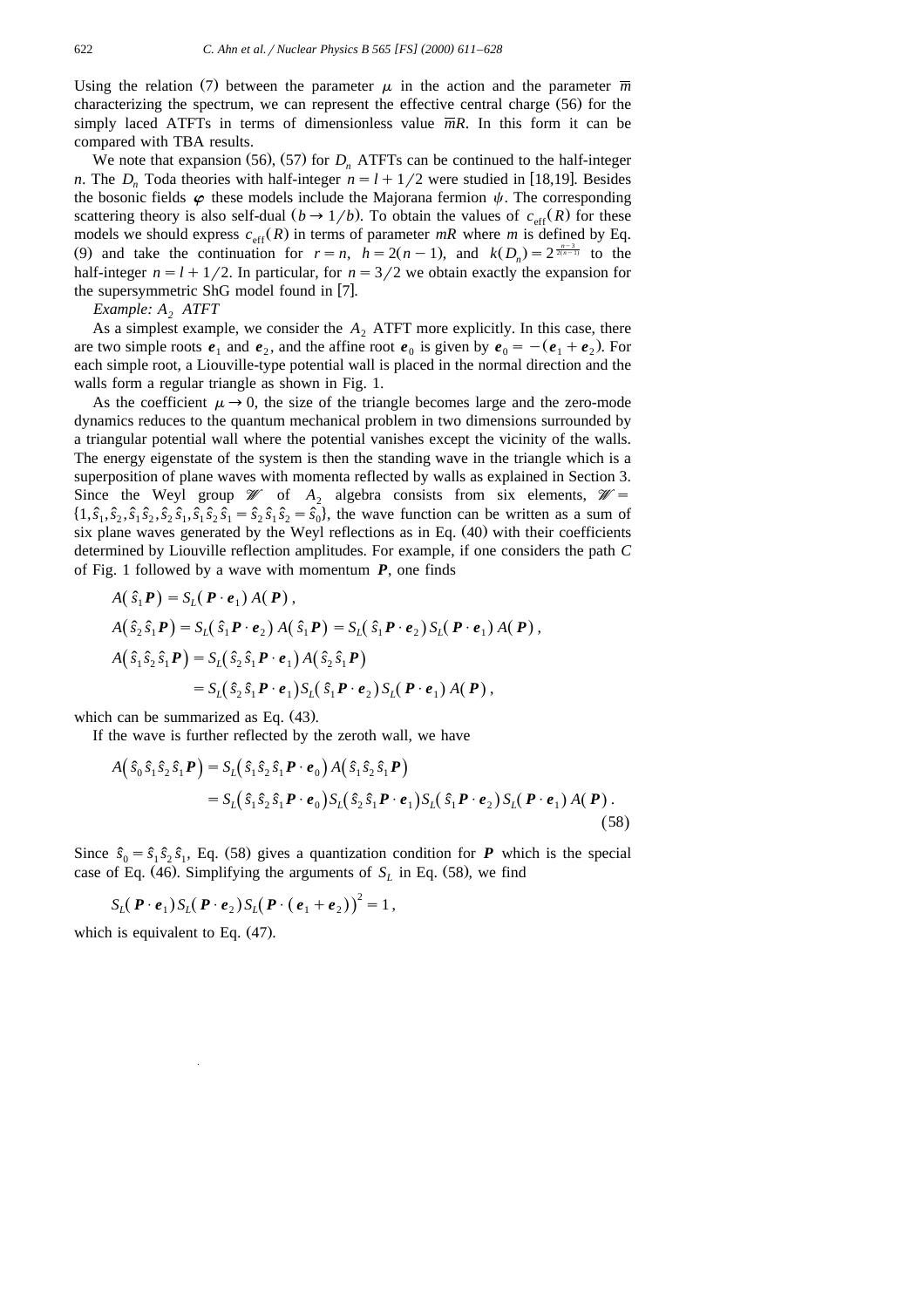#### **5. Comparison with the TBA results**

A standard approach to study the scaling behaviour of integrable QFTs is to solve the TBA equations. In this section we compute the scaling functions of the ATFTs in the UV region from the TBA equations and compare them with the results in Eq.  $(56)$  based on the reflection amplitudes.

The TBA equations for the ATFTs are given by  $(i = 1, \ldots, r)$ 

$$
m_i R \cosh \theta = \epsilon_i(\theta, R) + \sum_{j=1}^r \int \varphi_{ij}(\theta - \theta') \log(1 + e^{-\epsilon_i(\theta')}) \frac{d\theta'}{2\pi},
$$
\n(59)

where  $\varphi_{ij}$  is the kernel which is equal to the logarithmic derivative of the *S*-matrix  $S_{ij}(\theta)$  in Eq. (11)

$$
\varphi_{ij}(\theta) = -i\frac{d}{d\theta}\log S_{ij}(\theta) = \delta'_{ij}(\theta).
$$

These are *r*-coupled non-linear integral equations for the 'pseudo-energies'  $\epsilon_i(\theta, R)$ which give the scaling function of the effective central charge

$$
c_{\rm eff}(R) = \sum_{i=1}^{r} \frac{3Rm_i}{\pi^2} \int \cosh\theta \log(1 + e^{-\epsilon_i(\theta)}) \, d\theta. \tag{60}
$$

It is quite difficult task to solve the TBA equations analytically and compare directly with Eq.  $(56)$ . To obtain higher order terms in  $1/l$  expansion, one needs to solve complicated coupled non-linear differential equations. Even the lowest order terms at the order of  $1/l^2$  contain constants which can not be decided by the scattering data. While the method used in  $[7]$  may be applicable here, we will concentrate only on numerical analysis of the TBA equations to avoid any digression to different problem.

Even the numerical analysis is limited if the rank *r* grows since a large number of equations amplify the numerical errors entering in the iteration procedure. Therefore we will consider a few ATFTs with low ranks in each series of  $A-D-E$ , namely,  $A_2$ ,  $A_3$ ,  $A_4$ ,  $D_4$  and  $E_6$  ATFTs. The effective central charge  $c_{\text{eff}}(R)$  is computed by solving Eq. (60) iteratively as a function of  $\overline{m}R$ . In order to compare the numerical data with our results based on the reflection amplitudes, we fit the numerical data for  $c_{\text{eff}}(R)$  from the TBA equations for many different values of *R* with the function (56) where  $\delta_1$ ,  $\delta_3$  and  $\delta_5$  are considered as the fitting parameters. For this comparison the relation (7) between

Table1  $\delta_i^{(RA)}$  vs.  $\delta_i^{(TBA)}$  for  $A_2, A_3, A_4, D_4$  and  $E_c$  ATFTs

|      | $\delta^{\rm (RA)}_1$ | $\delta_1^{\text{(TBA)}}(A_2)$ | $\delta_1^{\text{(TBA)}}(A_2)$ | $\delta_1^{\text{(TBA)}}(A_4)$ | $\delta_1^{\rm (TBA)}(D_4)$ | $\delta_1^{\text{(TBA)}}(E_6)$ |  |  |
|------|-----------------------|--------------------------------|--------------------------------|--------------------------------|-----------------------------|--------------------------------|--|--|
| 0.20 | $-2.88608$            | $-2.88608$                     | $-2.884$                       |                                |                             |                                |  |  |
| 0.25 | $-2.66604$            | $-2.66604$                     | $-2.66603$                     | $-2.664$                       |                             |                                |  |  |
| 0.30 | $-2.51918$            | $-2.51918$                     | $-2.51918$                     | $-2.51915$                     | $-2.5186$                   |                                |  |  |
| 0.35 | $-2.42035$            | $-2.42035$                     | $-2.42035$                     | $-2.42035$                     | $-2.42033$                  |                                |  |  |
| 0.40 | $-2.35647$            | $-2.35647$                     | $-2.35647$                     | $-2.35647$                     | $-2.35647$                  | $-2.3568$                      |  |  |
| 0.45 | $-2.32049$            | $-2.32049$                     | $-2.32049$                     | $-2.32049$                     | $-2.32049$                  | $-2.3208$                      |  |  |
| 0.50 | $-2.30886$            | $-2.30886$                     | $-2.30886$                     | $-2.30886$                     | $-2.30886$                  | $-2.30886$                     |  |  |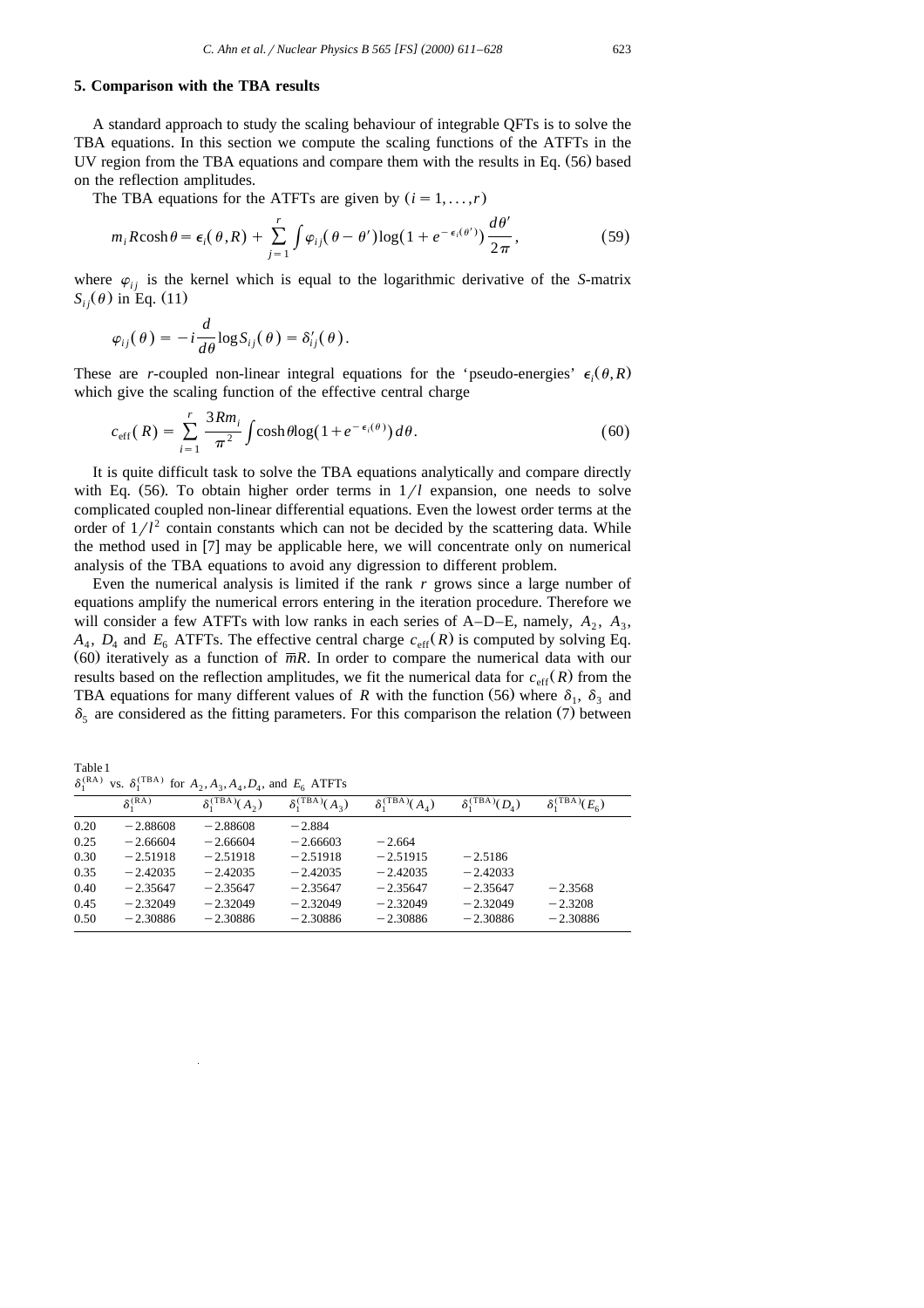|      | $\delta_2^{(RA)}$ | $\delta_3^{\text{(TBA)}}(A_2)$ | $\delta_3^{\text{(TBA)}}(A_3)$ | $\delta_3^{\text{(TBA)}}(A_4)$ | $\delta_3^{\text{(TBA)}}(D_4)$ | $\delta_3^{\text{(TBA)}}(E_6)$ |
|------|-------------------|--------------------------------|--------------------------------|--------------------------------|--------------------------------|--------------------------------|
| 0.20 | 6.51114           | 6.509                          |                                |                                |                                |                                |
| 0.25 | 4.31827           | 4.3180                         | 4.310                          |                                |                                |                                |
| 0.30 | 3.08111           | 3.08100                        | 3.08113                        | 3.06                           | 2.92                           |                                |
| 0.35 | 2.34480           | 2.34473                        | 2.34484                        | 2.3445                         | 2.3438                         |                                |
| 0.40 | 1.90842           | 1.90839                        | 1.90845                        | 1.90845                        | 1.90759                        | 1.93                           |
| 0.45 | 1.67590           | 1.67588                        | 1.67592                        | 1.67592                        | 1.67589                        | 1.69                           |
| 0.50 | 1.60274           | 1.60273                        | 1.60276                        | 1.60276                        | 1.60276                        | 1.6028                         |

Table2  $\delta_2^{(RA)}$  vs.  $\delta_3^{(TBA)}$  for  $A_2, A_3, A_4, D_4$ , and  $E_6$  ATFTs

the parameter  $\mu$  in the action and parameter  $\overline{m}$  for the particle masses is used. These parameters  $\delta_i$ 's are then compared with Eq. (54) defined from the reflection amplitude of the LFT. Since we already separate out the dependence on the Lie algebra *G*, our numerical results for the parameters  $\delta$  's should be independent of *G*.

Tables 1, 2 and 3 show the values of parameters  $\delta_i$ 's obtained numerically from TBA equations for different values of the coupling constant *B* in  $A_2$ ,  $A_3$ ,  $A_4$ ,  $D_4$  and  $E_6$ ATFTs. We see that they are in excellent agreement with those values of  $\delta_i$ 's following from the reflection amplitudes supplemented with Eq.  $(7)$ . Thus numerical TBA analysis fully supports the validity of our whole scheme based on the reflection amplitude,  $\mu$ – $\overline{m}$ relation and the quantization condition on *P*.

The agreement is relatively poor for  $\delta_5$  for the cases with high rank such as  $E_6$  partly due to the numerical errors in higher order calculations. Another reason comes from the fact that neglected terms in the  $1/l$  expansion (the order of  $\mathcal{O}(1/l^8)$  or higher) in Eq. (56) may not be sufficiently small compared with terms with  $\delta_{\varsigma}$ . However, one can in principle reduce these errors by increasing the accuracy of the numerical calculations. There are also corrections of  $\mathcal{O}(R^{\gamma})$  to the expansion of  $c_{\text{eff}}(R)$  in power series of  $1/l$ which increase as  $B$  goes to zero. This explains why the discrepancies in the tables increase as *B* decreases.

In Fig. 2, we also plot the scaling functions  $c_{\text{eff}}(R)$  as a function of R setting  $\overline{m}$  = 1/2 for different ATFTs; first, using numerical solutions of the TBA equations and, second, using Eqs.  $(48)$  and  $(52)$  based on the reflection amplitudes. To compare the

Table3  $\delta_{\epsilon}^{(RA)}$  vs.  $\delta_{\epsilon}^{(TBA)}$  for  $A_2, A_3, A_4, D_4$ , and  $E_6$  ATFTs

| $\sim$<br>$\cdots$<br>$101.11$ , $11.11.11$ , $11.11.11$ |                                |                                    |                                  |                               |                                 |                             |
|----------------------------------------------------------|--------------------------------|------------------------------------|----------------------------------|-------------------------------|---------------------------------|-----------------------------|
|                                                          | $\delta_{\epsilon}^{\rm (RA)}$ | $\delta_{5}^{\text{(TBA)}}(A_{2})$ | $\delta_{5}^{\text{(TBA)}}(A_3)$ | $\delta_{5}^{\rm (TBA)}(A_4)$ | $\delta_{5}^{\rm (TBA)}(D_{4})$ | $\delta_5^{\rm (TBA)}(E_6)$ |
| 0.20                                                     | $-13.2856$                     | $-12.7$                            |                                  |                               |                                 |                             |
| 0.25                                                     | $-6.49225$                     | $-6.38$                            |                                  |                               |                                 |                             |
| 0.30                                                     | $-3.49933$                     | $-3.45$                            | $-3.55$                          | $-3.57$                       |                                 |                             |
| 0.35                                                     | $-2.03774$                     | $-2.01$                            | $-2.07$                          | $-1.97$                       | $-2.30$                         |                             |
| 0.40                                                     | $-1.29349$                     | $-1.281$                           | $-1.31$                          | $-1.31$                       | $-1.01$                         | $-2.5$                      |
| 0.45                                                     | $-0.93614$                     | $-0.929$                           | $-0.95$                          | $-0.95$                       | $-0.94$                         | $-2.0$                      |
| 0.50                                                     | $-0.82954$                     | $-0.823$                           | $-0.84$                          | $-0.84$                       | $-0.84$                         | $-0.87$                     |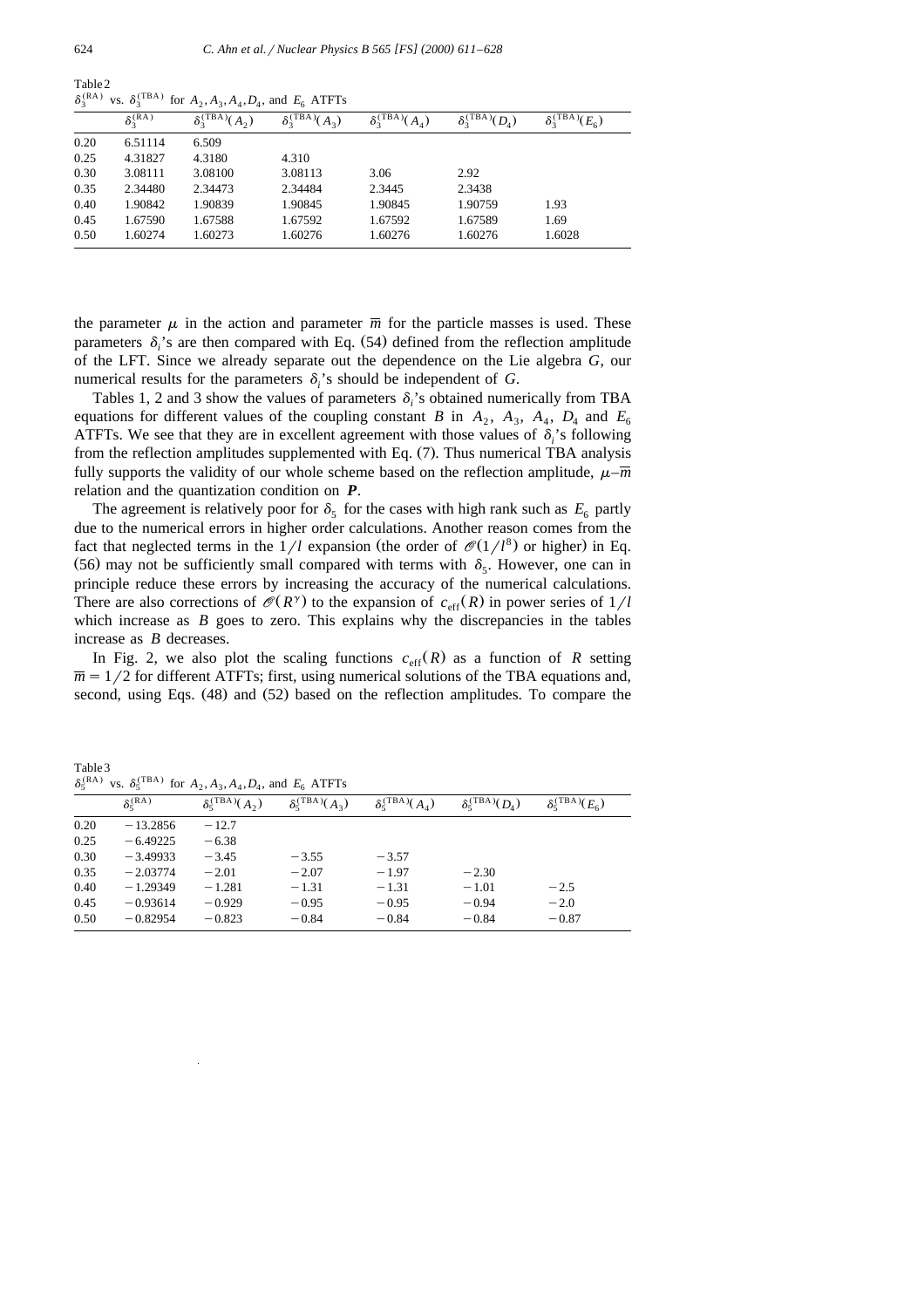

Fig. 2. Plot of  $c_{\text{eff}}$  for  $A_2, A_3, A_4, D_4, A_6$ , and  $E_6$  ATFTs at  $B = 0.5$ .

same objects, we added to the second case the contribution from the bulk vacuum energy term  $[12,20]$ 

$$
\Delta c_{\rm eff} = \frac{3\overline{m}^2 R^2}{2\pi} \frac{\sin(\pi/h)}{\sin(\pi B/h)\sin(\pi(1-B)/h)}
$$
(61)

which becomes significant for  $R \geq 0.01$ . For each model, the two curves are almost identical without any noticeable difference in the graphs even up to  $R \sim \mathcal{O}(1)$ .

# **6. Concluding remarks**

In the main part of this paper we considered the UV asymptotics of the ground state energy in ATFTs. The main objects which were used for this analysis were the reflection amplitudes  $(28)$  of NATTs. As it was mentioned in Section 2 these objects also play a crucial role in the calculation of the one-point functions in perturbed CFT. The one point functions of the exponential fields

$$
\mathcal{G} = \langle \exp \alpha \cdot \phi \rangle \tag{62}
$$

in ATFTs can be reconstructed from the reflection amplitudes (28). It follows from the results of the paper [17] that these functions satisfy to the functional equations similar to the relations (19,30). For the ADE series of ATFTs these functions were calculated in [23] and have the form:

$$
\mathcal{G}(\alpha) = \left(\frac{\overline{mk}(G)\Gamma\left(\frac{1}{\left(1+b^2\right)h}\right)\Gamma\left(\frac{1+b^2}{\left(h(1+b^2)\right)}\right)}{2\Gamma\left(\frac{1}{h}\right)}\right)^{-\alpha^2}
$$

$$
\times \exp\int \frac{dt}{t} \left[\alpha^2 e^{-2t} - \Psi(t) \sum_{\alpha>0} \sinh(ba_{\alpha}t) \sinh((b(a_{\alpha}-2Q_{\alpha}) + h(1+b^2))t)\right],\tag{63}
$$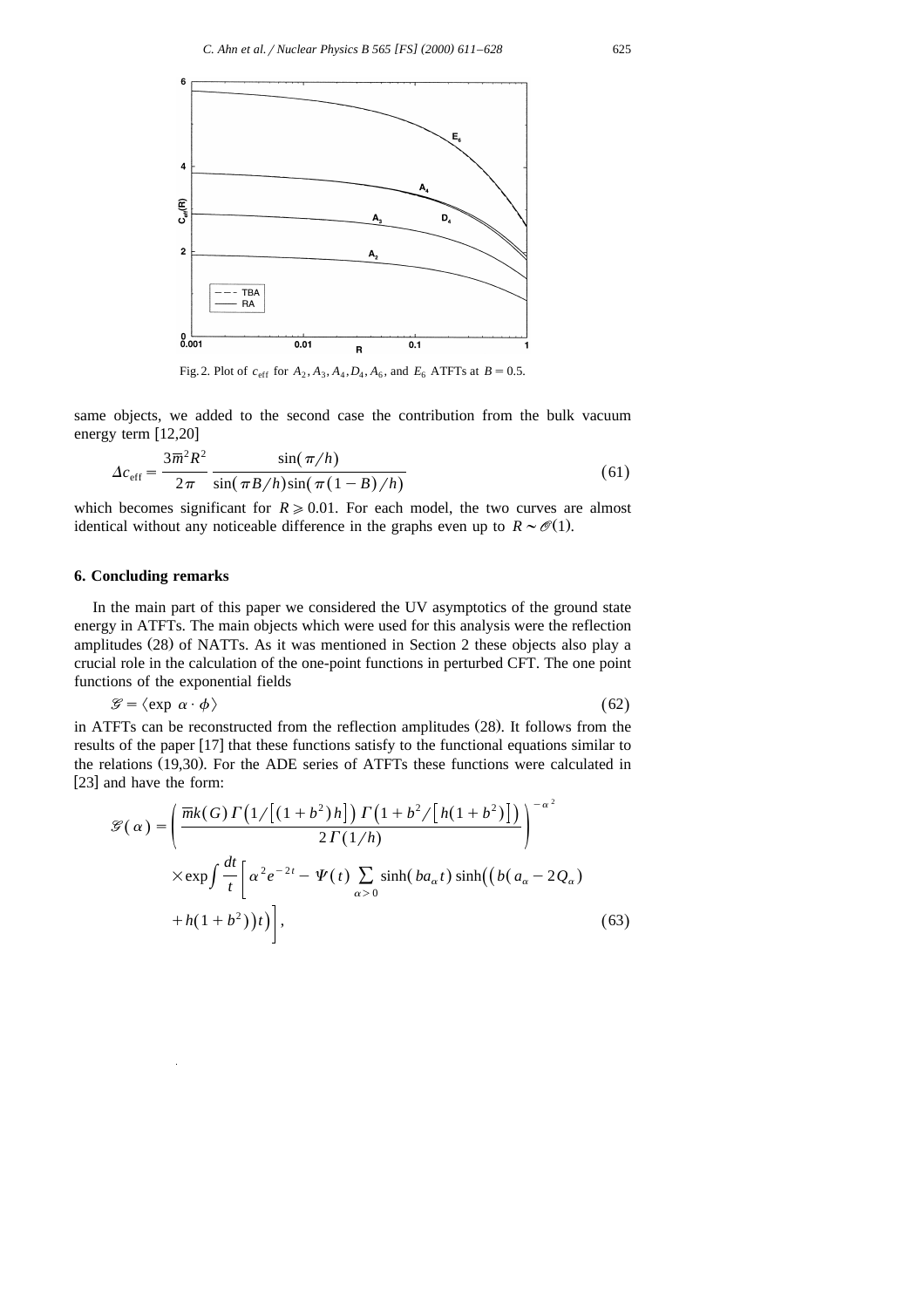where

$$
\Psi(t) = \frac{\sinh((1+b^2)t)}{\sinh(t)\sinh(b^2t)\sinh((1+b^2)ht)}
$$
\n(64)

and  $k(G)$ ,  $a_{\alpha}$ ,  $Q_{\alpha}$  are defined by Eqs. (8), (27).

We suppose to discuss the application of these functions to the analysis of ATFTs and related perturbed CFT in another publication.

In the previous sections we studied the UV asymptotics for the simply laced ATFTs. It looks interesting to extend the consideration to the case of dual pairs of non-simply laced ATFTs. To do this it is necessary to generalize the quantization condition (48) and the relations (7) between the parameters of the action and masses of the particles. The work in this direction is in progress.

#### **Acknowledgements**

We thank F. Smirnov and Al. Zamolodchikov for valuable discussions. CA thanks Freie Univ. in Berlin and Univ. Montpellier II for hospitality. This work is supported in part by Alexander von Humboldt foundation and the Grant for the Promotion of Scientific Research in Ewha Womans University (C.A.) and Korea Research Foundation 1998-015-D00071 (C.R.).

## **Appendix A. A<sub>n–1</sub> quantum Toda chain**

In this appendix we obtain the quantization conditions for one-dimensional  $A_{n-1}$ quantum Toda chain using the approach based on the integrability on this theory. The quantum Toda chain corresponds to the semiclassical  $(b \rightarrow 0)$  approach to the zero-mode dynamics of the ATFT, however, the structure of quantization condition for this system is similar to Eq.  $(48)$ .

The quantum Toda chain is described by the Hamiltonian

$$
H = \frac{1}{2} \sum_{i=1}^{n} p_i^2 + \kappa^2 \sum_{i=1}^{n} e^{b(q_i - q_{i+1})},
$$
 (A.1)

where  $q_{n+1} \equiv q_1$ . The model (A.1) is integrable. The diagonalization of the Hamiltonian was done in a remarkable paper by Sklyanin  $[21,22]$  who used the quantum inverse scattering method to obtain the Bethe ansatz  $(BA)$  equations for the eigenvalues of  $H$ . Here we show that for  $\kappa \ll 1$  these BA equations can be represented in the form similar to Eq.  $(48)$ .

The Lax operator for Toda chain  $(A.1)$  has the form

$$
L_i(u) = \begin{pmatrix} u - p_i & -\kappa e^{b q_i} \\ \kappa e^{-b q_i} & 0 \end{pmatrix}.
$$
 (A.2)

The commuting family of the transfer matrices  $T(u)$  corresponding to the Lax operator Eq.  $(A.2)$  can be written as

$$
T(u) = \text{Tr}(L_1(u) \dots L_n(u)), \qquad [T(u), T(u')] = 0.
$$
 (A.3)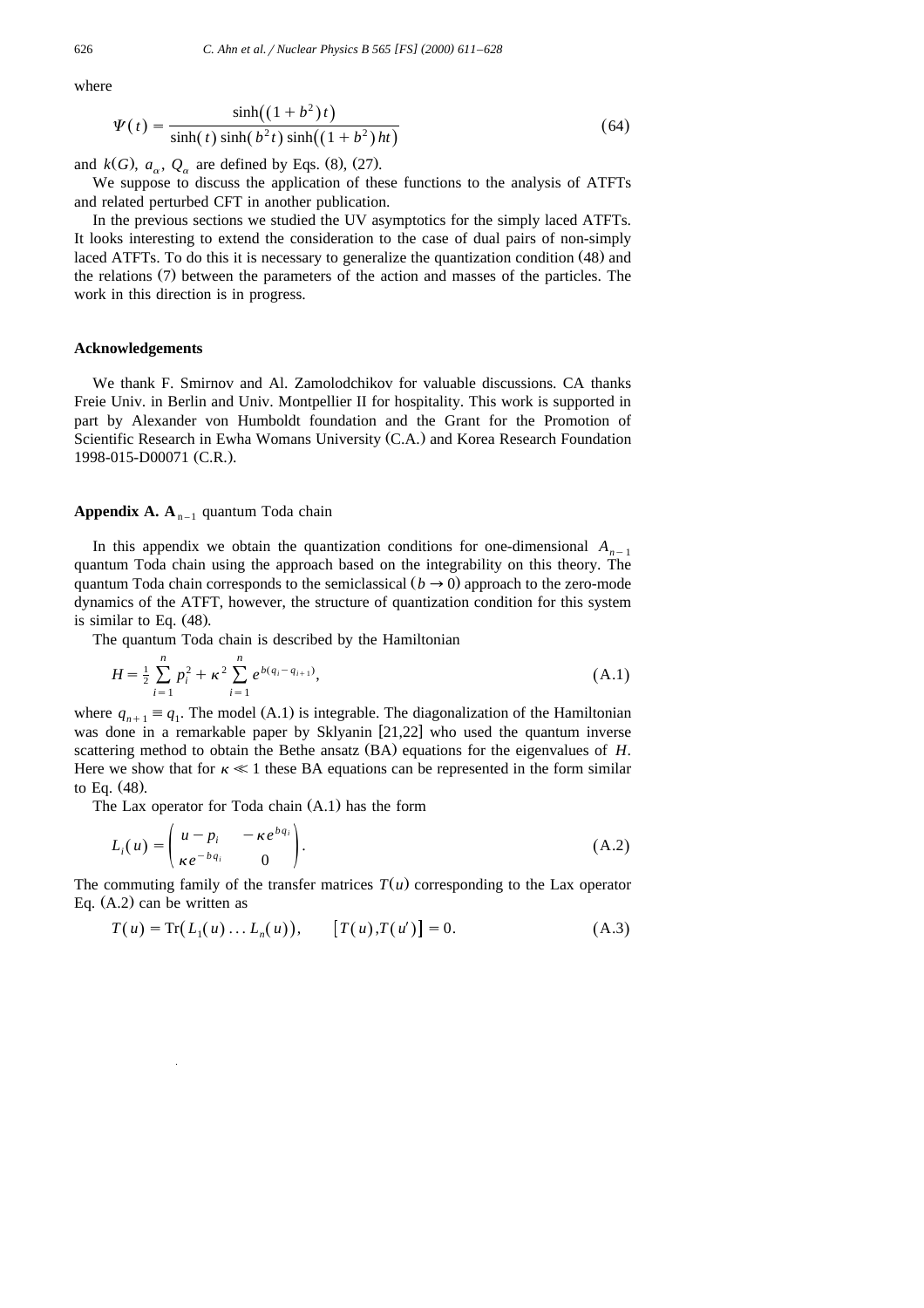The operators  $T(u)$  is a polynomial of degree *n* with the coefficients

$$
T(u) = u^{n} + T_{1}u^{n-1} + T_{2}u^{n-2} + ...,
$$
 (A.4)

where  $T_1 = -\sum_{i=1}^n p_i = P$  and  $T_2 = -H + P^2/2$ . The BA equations for the eigenvalues  $t(u)$  of the operator  $T(u)$  can be formulated in terms of eigenvalues  $Q(u)$  of Baxter's  $Q$ -operator [23]. Namely, these equations have the form  $[21,22]$ 

$$
t(u)Q(u) = \kappa^{n}(i^{n}Q(u+ib) + i^{-n}Q(u-ib)),
$$
\n(A.5)

where  $t(u)$  is a polynomial of *u*, which can be written as

$$
t(u) = \prod_{i=1}^{n} (u - v_i), \text{ with } P = \sum_{i=1}^{n} v_i, E = \sum_{i=1}^{n} v_i^2 / 2,
$$
 (A.6)

and  $O(u)$  is an entire function of *u*.

With these two conditions Eq.  $(A.5)$  is rather complicated to be solved analytically. Even for  $n = 2$  it can be only reduced to the Mathieu equation. Here we consider the approximate solution of Eq. (A.5) with accuracy  $\mathcal{O}(\kappa^n)$ . Namely, we impose the condition that function  $Q(u)$  is a meromorphic function with the absolute values of residues at the poles  $\mathcal{O}(\kappa^n)$ .

The function  $Q(u)$  with this analyticity property which satisfies to Eq. (A.5) with accuracy  $\mathcal{O}(\kappa^n)$  can be written in the form

$$
Q(u) = \exp\left(\frac{iun\log\kappa}{b}\right) \prod_{i=1}^{n} \Gamma\left(\frac{i(v_i - u)}{b}\right)
$$
  
+ 
$$
\exp\left(-\frac{iun\log\kappa}{b}\right) \prod_{i=1}^{n} \Gamma\left(\frac{i(u - v_i)}{b}\right).
$$
 (A.7)

The function  $Q(u)$  has the poles at real  $u = v_i$ , with the residues  $\mathcal{O}(1)$  and the poles in the complex plane with the residues  $\mathcal{O}(\kappa^n)$ . To satisfy the analyticity condition we should cancel the poles at  $u = v_i$ . In this way we arrive at the following equations for parameters  $v_j$ :

$$
\exp\left(\frac{2\operatorname{inv}_j \log \kappa}{b}\right) \prod_{i \neq j} \frac{\Gamma\left(1 + \frac{i(v_i - v_j)}{b}\right)}{\Gamma\left(1 - \frac{i(v_i - v_j)}{b}\right)} = (-1)^{n-1}
$$
\n(A.8)

or taking the logarithm on both sides,

$$
-\frac{2nv_j\log\kappa}{b} = \frac{1}{i}\sum_{i\neq j}\log\frac{\Gamma\left(1 + \frac{i(v_i - v_j)}{b}\right)}{\Gamma\left(1 - \frac{i(v_i - v_j)}{b}\right)} + \pi I_j,
$$
\n(A.9)

where  $I_i$  is the set of different integers, odd (even) for even (odd) *n*.

The minimal set of numbers  $I_j$  corresponding to the ground state with center of mass momentum  $P = 0$  can be written as:

$$
I_j = 2j - n - 1, \quad j = 1, \dots, n. \tag{A.10}
$$